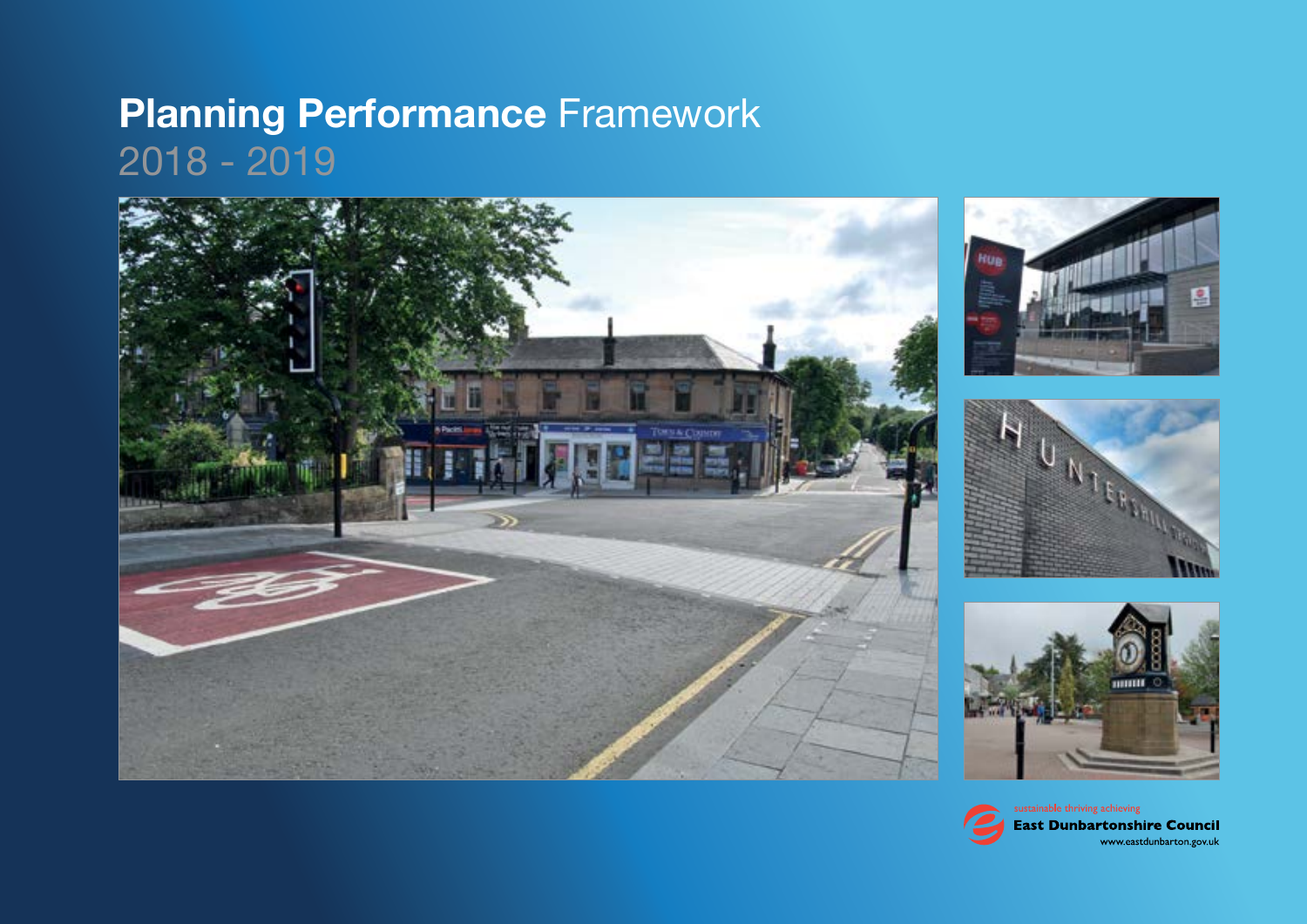## Introduction

We are pleased to present East Dunbartonshire Council's 2018/19 Planning Performance Framework (PPF) Report. Over the course of the year the Council has continued to provide a high quality planning service, build on the achievements recognised from our 2017/2018 PPF, and address areas for improvement. This is within the context of the continuing challenging financial climate which all local authorities across Scotland are facing.

The Development Applications team (Development Management) has continued to deal with a high number of applications in an environment where planning generates significant interest from the community. The case studies and qualitative narrative demonstrate a number of improvements that have been made over the last year both in terms of procedures and of relationships and agreements with other teams. On an individual level, a number of members of what was a relatively inexperienced team, have developed considerable experience of dealing with larger and more complex applications. The skill sets and confidence within the team have therefore improved considerably since the previous PPF submission.

The Development Planning Team has commenced the preparation of the East Dunbartonshire Local Development Plan 2 which is due for adoption in 2022. Early consultation events have been held across the local authority area. These have included some innovative measures to attempt to reach groups who would not typically engage with the planning process. New and improved connections have also been established with the local Health and Social Care Partnership (HSCP) to ensure that they are fully involved in the development of the forthcoming LDP preparation.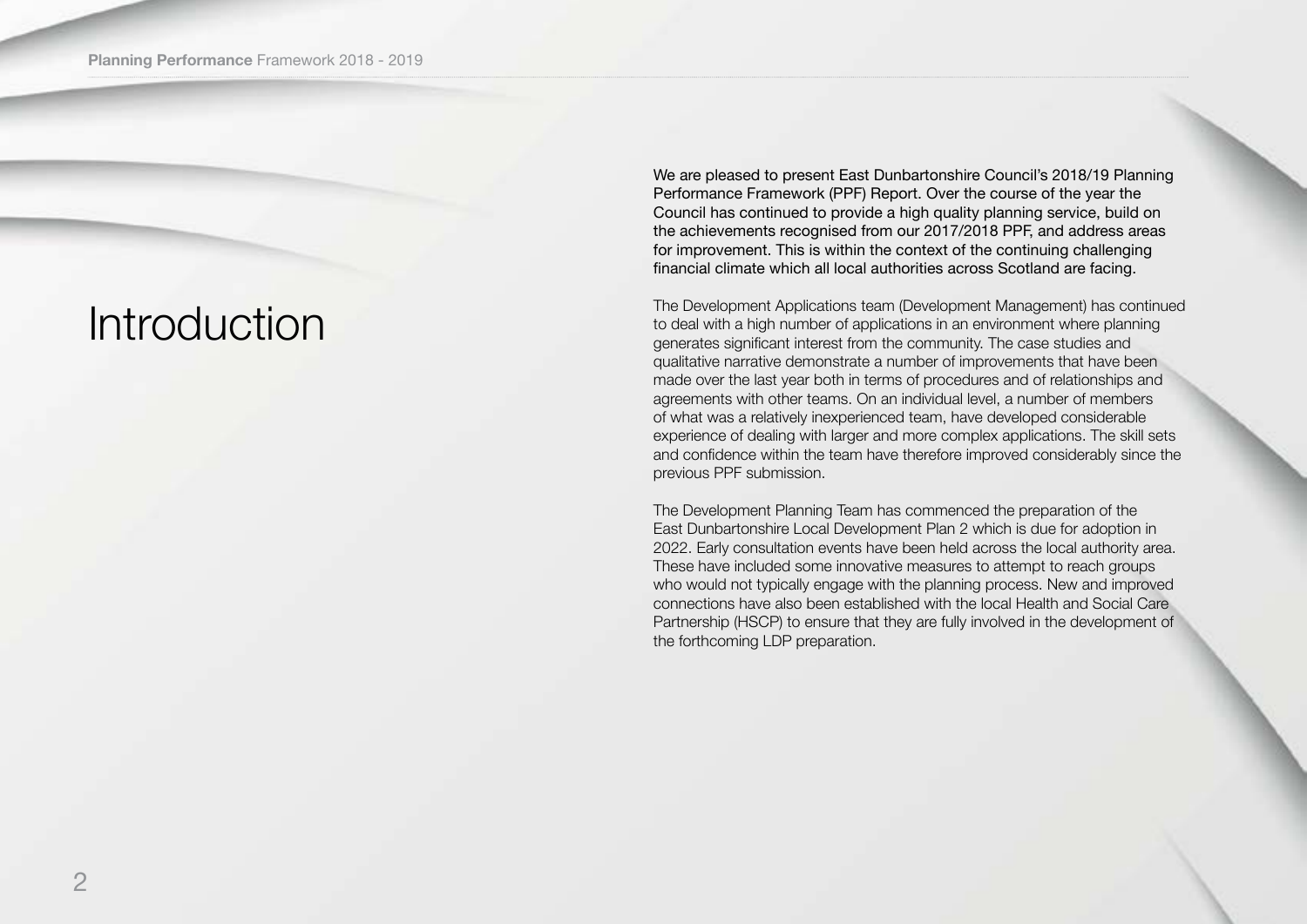

## **Contents**

|                                                 | Page |
|-------------------------------------------------|------|
| Part 1 – Qualitative Narrative and Case Studies | 4    |
| Part 2 - Supporting Evidence                    | 23   |
| Part 3 – Service Improvements                   | 25   |
| Part 4 – National Headline Indicators (NHI)     | 27   |
| Part 5 – Official Statistics                    | 31   |
| Part 6 – Workforce Information                  | 34   |
| Part 7 – Planning Committee Information         | 37   |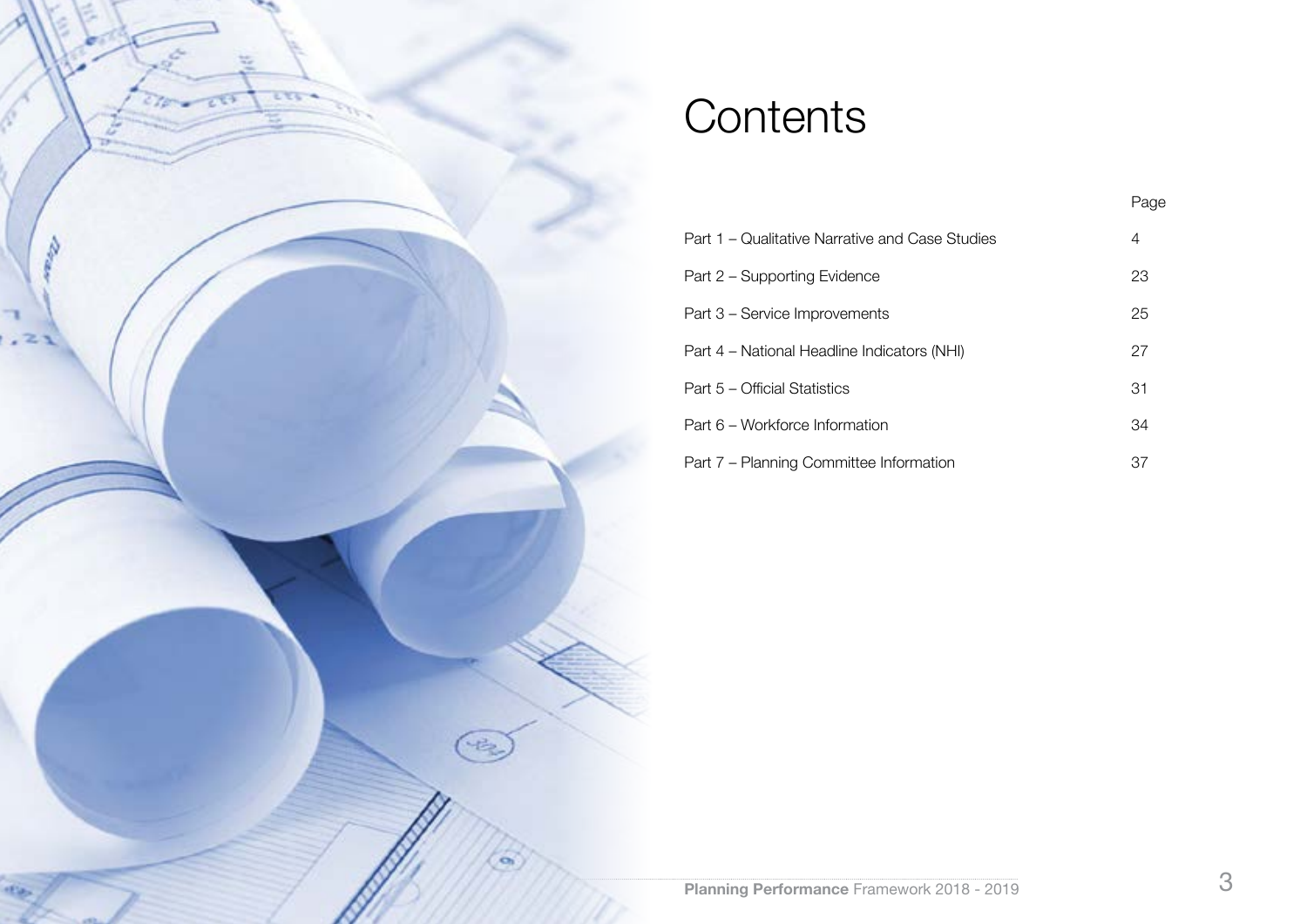**Planning Performance** Framework 2018 - 2019

## **Part 1** – Qualitative Narrative and Case Studies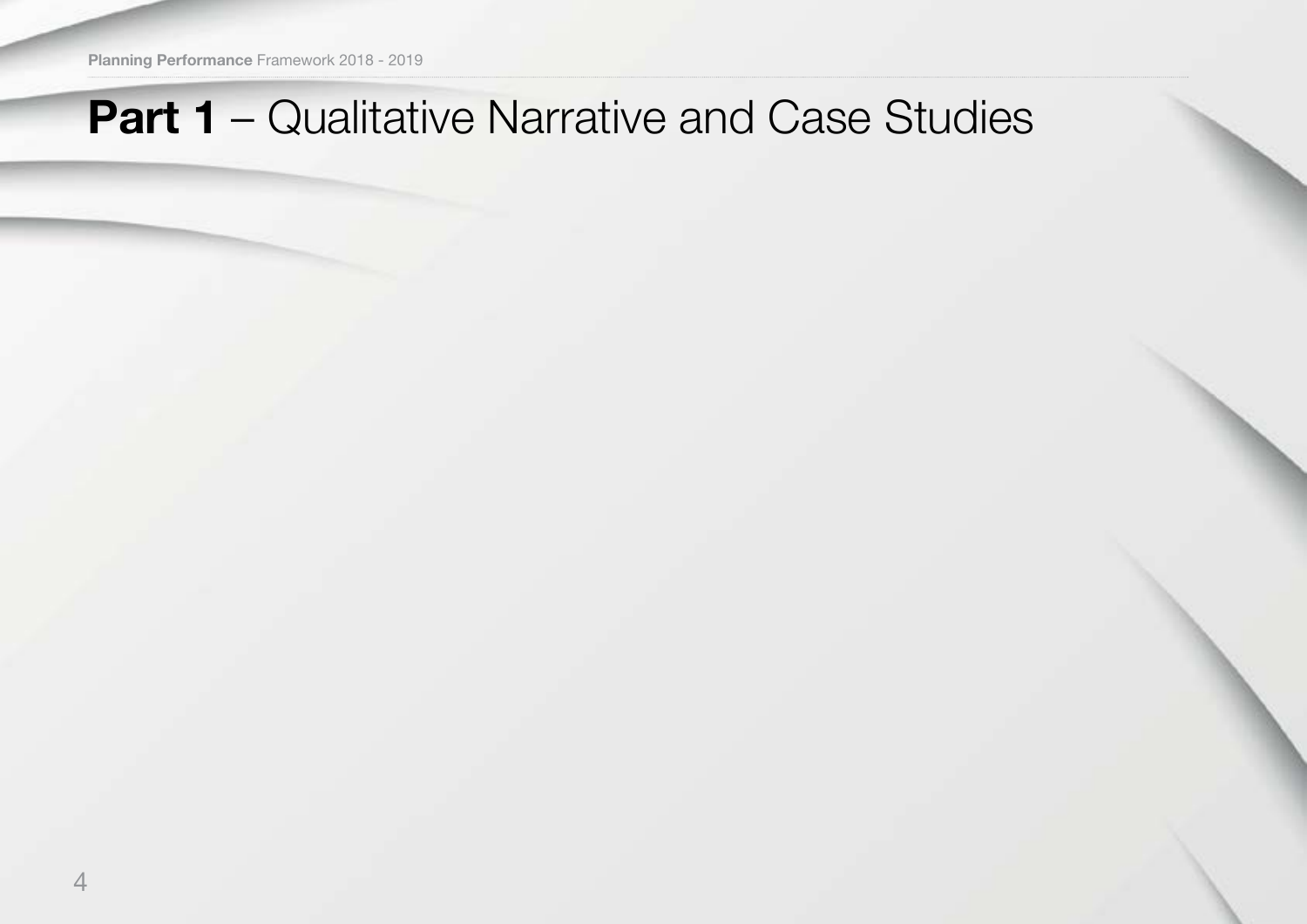## Quality of Outcomes

Affordable housing delivery – Our contribution towards the delivery of the Scottish Government target of 50,000 affordable homes by 2021 remains a key priority. We have been working closely with our Housing Service which aims to deliver a number of ambitious sites within this timeframe. As a number of these sites have significant planning constraints, extensive pre-application discussions have been carried out in the last year to ensure that the planning process is as efficient as possible given the tight funding windows for these projects. Monthly meetings are also held between the Housing Service and development management planners to ensure these applications progress as timeously as possible. We also continue to deliver significant numbers of affordable housing through market housing developments with the minimum of 25% of these units designated as affordable being met or exceeded on all sites of over nine units. This delivery is supported by the policy framework set out in the Local Development Plan, which was adopted in 2017 and provides an up-to-date framework for delivering affordable housing in Policy 6 Creating Inclusive and Sustainable Communities. This is further supported by Policy 20 Developer Contributions and Unsubsidised Affordable Housing Planning Guidance and Developer Contributions Supplementary Guidance. Work on the annual Housing Land Audit allows monitoring of housing delivery in conjunction with the Housing Service.

Developer contributions – We continue to require appropriate levels of developer contributions to ensure a high quality of outcome from new developments. Where possible this is delivered through on-site enhancements, such as affordable housing, but in some cases, financial contributions for offsite improvements are required. Applications decided in 2018/2019 secured total contributions of £903,500 towards open space, education provision, road infrastructure and affordable housing. Our Supplementary Guidance on Developer Contributions sets out in considerable detail when these are required and how much is expected. The high level of detail given by this guidance note gives certainty to developers when exploring the viability of a proposal. As a result, this is factored in early and the contributions are rarely disputed at planning application stage. Case study 1 gives an example of how one such contribution has been used.

Householder applications – As a largely suburban area, the majority of our applications (approximately 85%) relate to householder developments. We continue to focus a considerable amount of resources on these types of applications in recognition of their importance for the stakeholders involved. A site visit is carried out for each application and a detailed report of handling prepared. We have established a good relationship with the most frequent architects and agents involved and will always advise initially where issues require to be resolved (rather than automatically issue a refusal). As a result, the quality of householder developments remains high and it can be demonstrated to neighbours or other interested parties that all aspects have been fully considered. This is reflected by the relatively low level of complaints we receive.

*"East Dunbartonshire Council Planning Service's accessibility and advice was appreciated on a recent application and also reflected the similar assistance given by this department over the many years with my planning application submissions." – PLS Designs*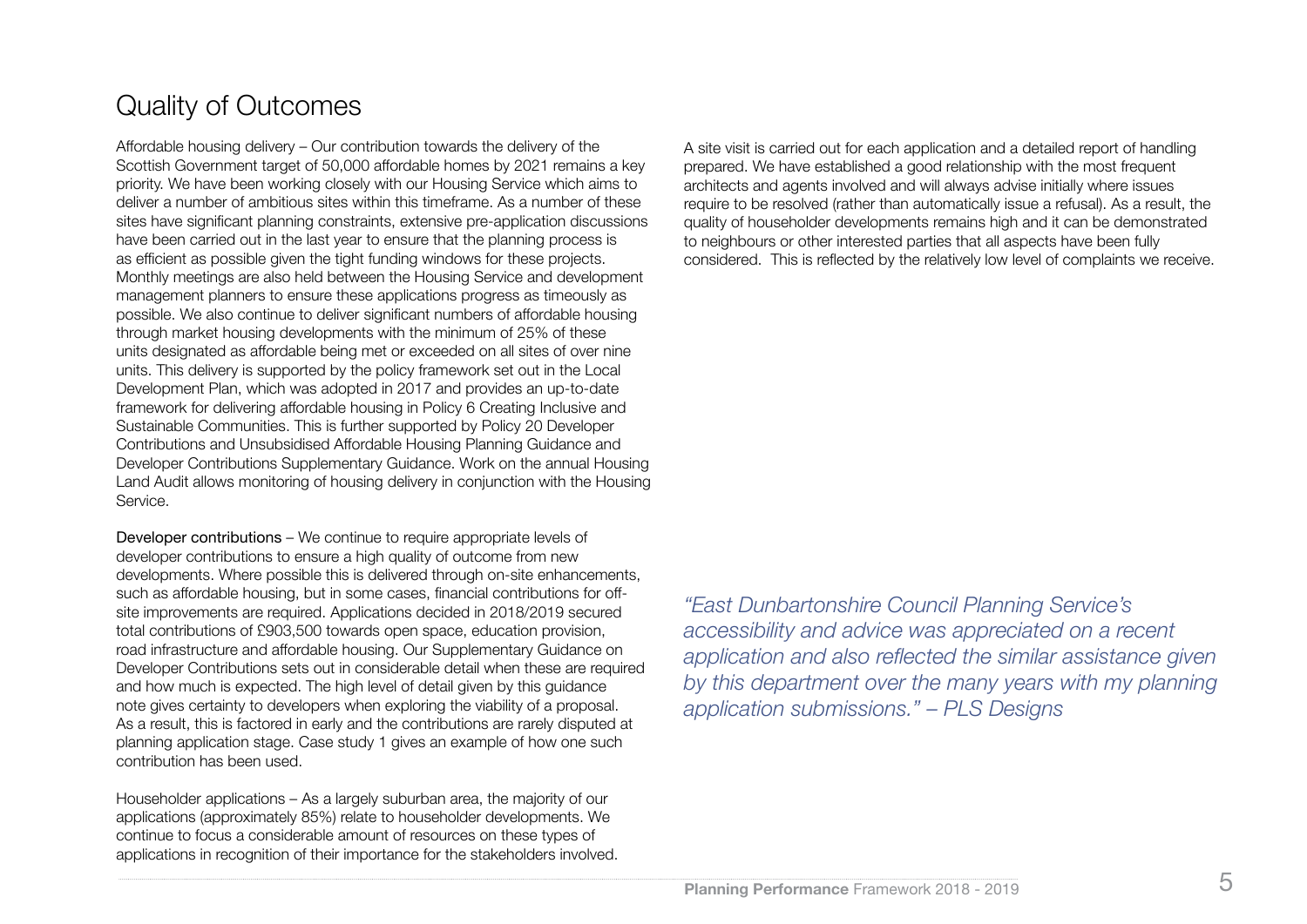#### **Town Centre Strategies – Bearsden, Bishopbriggs and Milngavie**







Following the adoption of the Local Development Plan in 2017, work has continued to focus on delivering related Supplementary and Planning Guidance. One such area of work is producing Town Centre Strategies to ensure high quality outcomes through directing regeneration and planning applications. Strategies are now in place for Bearsden, Bishopbriggs and Milngavie town centres, with Kirkintilloch to follow during the life of the LDP2. These were published by East Dunbartonshire Council in November 2018. The purpose of the strategies is to support Policy 11 of the current Local Development Plan (LDP), Network of Centres, by setting out a long-term vision for each town centre, including specific actions which will be taken forward as well as objectives against which to consider proposals. These are currently in place as non-statutory planning guidance.

**Bishopbriggs:** A total of 18 separate actions have been identified for Bishopbriggs town centre. Each action is broadly categorised into one of four main themes: Public Realm; Transport; Sustainability; and Commercial Activity. These vary in terms of scale and target completion date. One of the more notable actions is supporting appropriate development at the former Bishopbriggs High School site adjacent to Morrison's supermarket. The development of this site will have significant implications on the future of the town centre and the Council is currently considering a planning application submitted by the landowner for this site, in the context of wider aspirations for the town centre.

**Milngavie:** The strategy for Milngavie contains 32 actions, categorised into: public realm; accessibility; tourism and green network; commercial activity. Many of the actions for Milngavie will be led by the Milngavie Business Improvement District, which was renewed for a further five years in April 2019. Early progress also includes ongoing work in relation to active travel links around the town centre, cycle infrastructure and West Highland Way improvements. Finally, the Council is still considering options for the development of a Community Hub.

**Bearsden:** A total of 19 actions have been identified for Bearsden, categorised into: land use; environmental quality; transport and accessibility; maintenance and commercial activity. Progress has been made on a number of key actions including the ongoing repurposing of Brookwood Villa and Library, monitoring of parking arrangements, real time bus information and the preparation of a retail capacity assessment to gain a better understanding of retail requirements.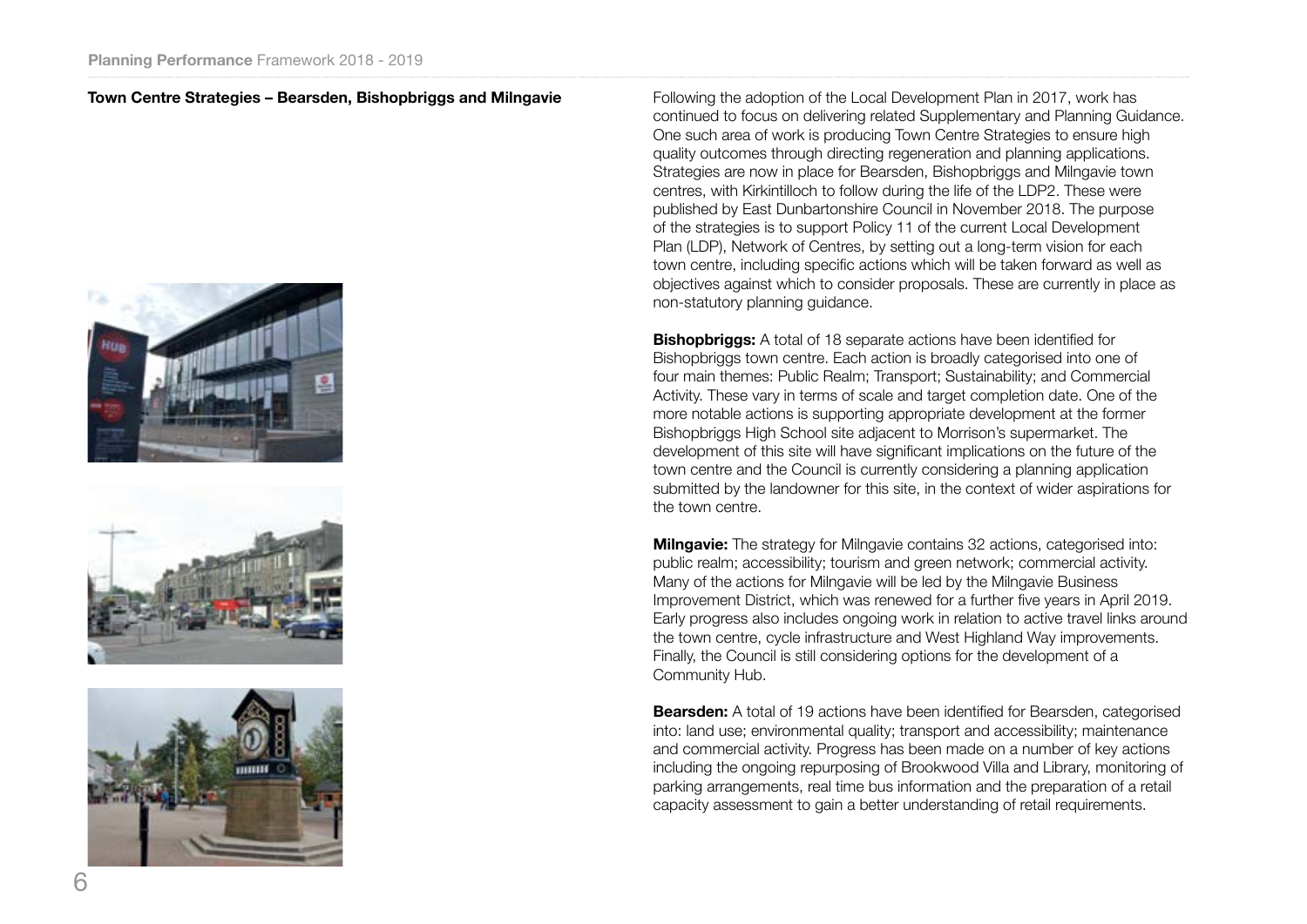### Quality of Service and Engagement

In the past year the service has retained a high level of customer service and engagement through the following means:

**Local Development Plan 2 Early Engagement –** Work began on producing LDP2 in 2018. As a result extensive early engagement was undertaken ahead of publishing the Main Issues Report in Autumn 2019. The consultation period was from December 2018 to February 2019. More information is provided in case study 5.

**Pre-application engagement -** A daily duty service available for both planning and building standards which is accessed via one external phone number and in the same building. This ensures that customers receive advice in both areas on the same phone call or visit. This is a free service.

Free pre-application advice is available through meetings, site visits, email or in writing. This includes both permitted development advice and assessment of proposals against the Local Development Plan and other material considerations. For larger developments this will often involve numerous consultees and provides potential developers with proportionate and detailed advice.

We routinely offer processing agreements for major and significant local developments and these are also promoted on our website. Despite this these are often not signed by applicants. We have carried out an exercise to attempt to promote processing agreements and identify the reluctance to conclude them. A questionnaire was sent to several housebuilders that are active in East Dunbartonshire but only one response was received which is disappointing.

Further discussion of this is provided in Part 3. While these are often not formally signed the process of drafting them is very useful for both the planning service and developers as it helps define the timescales for the application and also the level of supporting information expected.

**Protocols and Charters -** We have a range of documents available on our website including a planning applications toolkit, an enforcement charter, a guide to major developments and the HOPS guidance on validation of applications.

**Community Council/residents groups engagement -** Our officers regularly attend community council or other resident group meetings where there are particular topics for discussion which affect that community, for example as part of producing Local Development Plan 2 (see Case Study 5), a major planning application or other significant development.

**Complaints -** The Land Planning and Development Service received a total of nine complaints in the previous year which is a reduction from the 13 received in 2017/2018. None of these complaints proceeded to the Scottish Public Services Ombudsman. This remains a relatively low number of complaints for a service that processes around 900 planning applications and 1200 building warrants per annum.

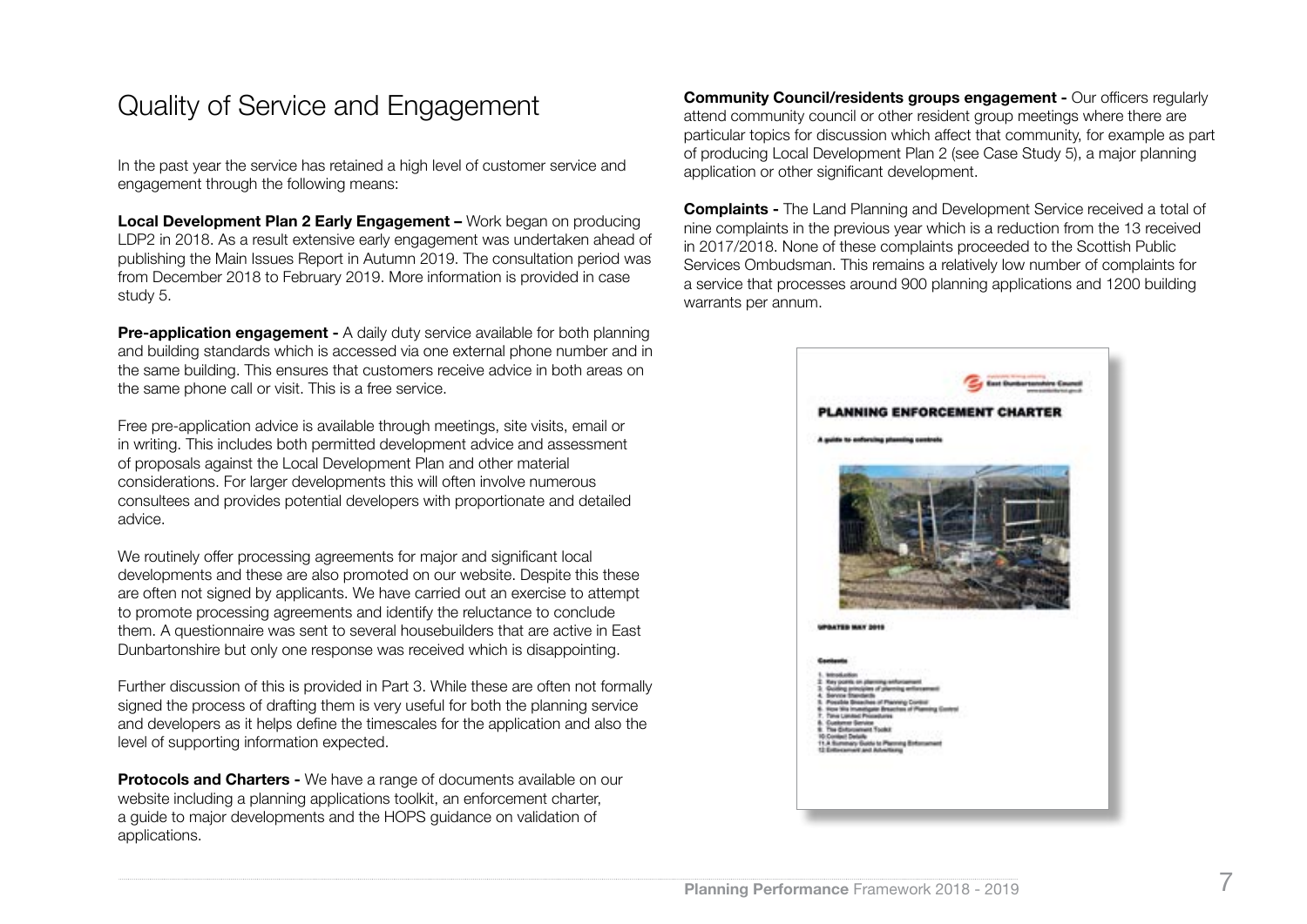### Governance

**Improved connections with HSCP for LDP2 - Significant work has been** undertaken in engaging with the Health and Social Care Partnership in producing LDP2. Meetings have been held directly with the HSCP and through the Community Planning Partnership. These have allowed the Land Planning Policy Team to understand the issues affecting the HSCP in relation to land use planning, including the requirement for land for new healthcare facilities and the impact on healthcare of new development, in particular housing and older peoples' provision. Reflecting the strength of the relationship the Land Planning Policy Team, HSCP and Housing Service embarked on joint research in early 2019, following project planning during 2018. This joint research is investigating issues relating to older people and specialist housing in East Dunbartonshire in order to inform LDP2, the provision of housing by the Housing Service and provision of health care by the HSCP. This research will conclude in 2019/20.

**Elected Member Engagement -** We have made a concerted effort to engage with elected members who sit on the Planning Board and Local Review Body and the measures taken are described in Case Study 6 below. Elected Member Engagement has also been pivotal in the early stages of producing Local Development Plan 2, details are provided in Case Study 5.

**Developer Contribution Monitoring - This was an area where gaps were** identified in the development management team's processes and Case Study 2 explains the steps taken in the last year to address this.

## Culture of Continuous Improvement

**Benchmarking Group -** The West of Scotland Planning Benchmarking Group is a good example of Councils working collaboratively in a cost effective way. The group (West Dunbartonshire, East Renfrewshire, Renfrewshire, East Dunbartonshire, North Ayrshire and Inverclyde Councils) continues to meet every 3-4 months with high attendance levels. It met three times between 1 April 2018 and 31 March 2019 to share good practice and benchmark on specific planning issues.

The meetings are minuted and chaired by the host council. Topics discussed this year included the Planning Bill, PPF Feedback/PPF 7, and specific DM issues on storage of shipping containers, Reg 28 DM Regs, Defective Decision Notice, Protocols for Member site visits andSection 42 Variation extension to landfill site.

In addition there was discussion on publishing sensitive material on eDevelopment, forestry developments, overturned recommendations, Business Support, Elected Member briefings, Data Protection Act, WDC Place & Design Panel, Legal involvement in Committee Reports, EIA screening, Hazardous substances consent, FOI for copies of planning consents, consultation with HES on delisting Listed Buildings, Purchase Notice served by a landowner on a local planning authority, LRB procedure, developer contributions, paperless committees, scanning and indexing, and pre-application charging.

The email group continues to be used by all levels to exchange information and to get views on specific planning issues.

In addition this year a well-attended training day was held by the Benchmarking Partners for Planners from each Authority at Greenock in September on the regeneration of the waterfront. The Partners received a presentation on the Design and Place Panel at West Dunbartonshire Council. Following on from the presentation the Planning – Development Applications Team Leader also attended the Design and Place Panel at West Dunbartonshire Council to see a 'live' panel meeting to get a better understanding of process and benefits achieved.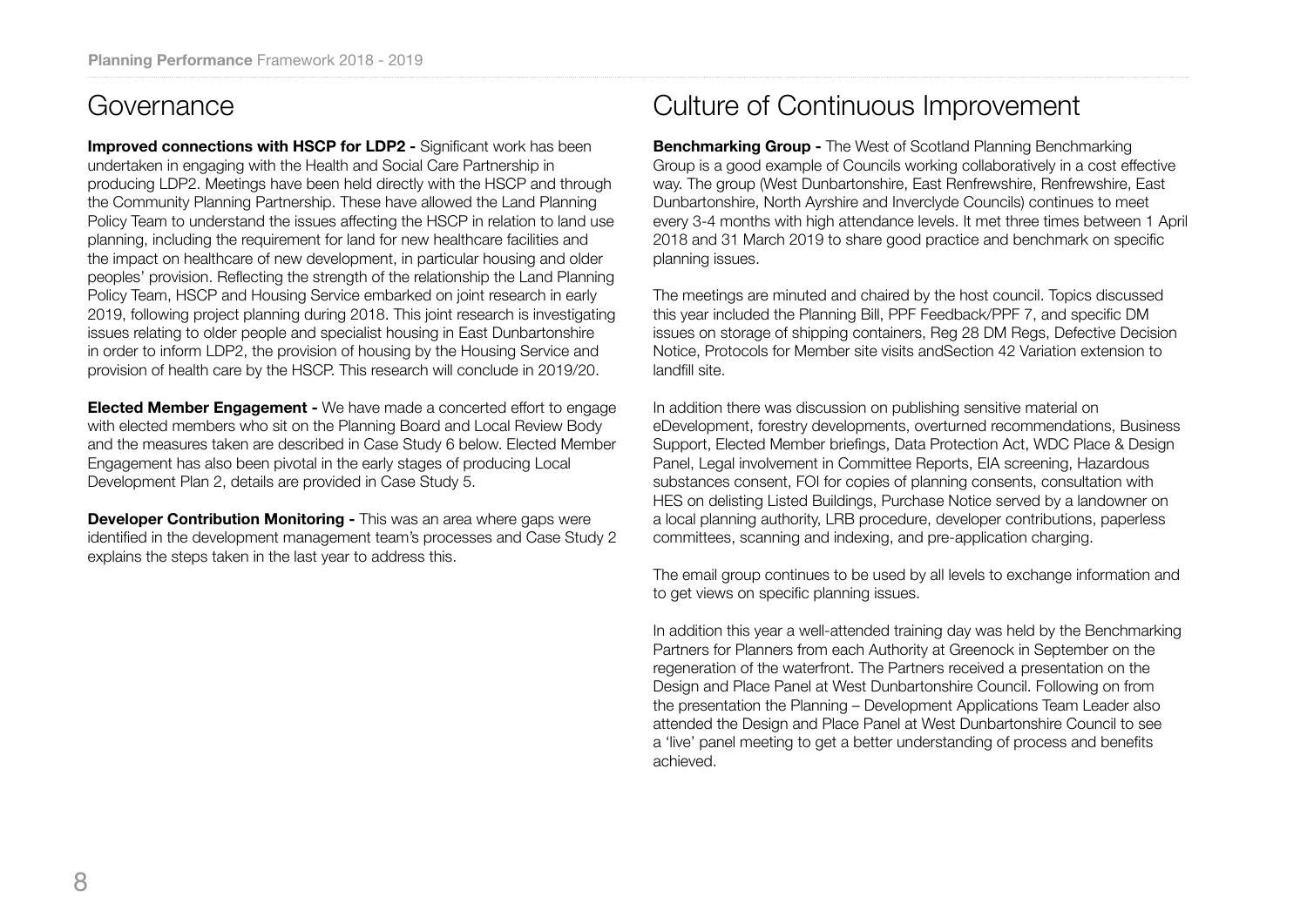**Local Development Plan Forums -** The Land Planning Policy Team Leader attends two LDP forums – the Clydeplan area LDP Forum and HOPS LDP Sub Committee. These forums meeting six monthly and three monthly respectively and provide a valuable opportunity to share best practise and discuss emerging policy areas and consultations at different geographies.

Staff training – Staff within the Planning Service attended training events and forums including: the EIA Conference 2018, Working with the Key Agencies, Partners in Planning Launch, Historic Environment Scotland new guidance, Planning Performance and Statistics Working Group, West Dunbartonshire Council Place and Design Panel, SEPA District Heating Session, Scottish Planning Enforcement Forum, Central Scotland Green Network Forum.

In addition to attending training the Development Management team provided training to the Business Gateway Advisors who cover the East Dunbartonshire area. A Powerpoint presentation was given to raise the profile of planning and ensure that should they be approached by potential new businesses they know to direct clients to ourselves where planning permission may be required. The advisors were also provided with useful weblinks in order to direct clients to information sources too.

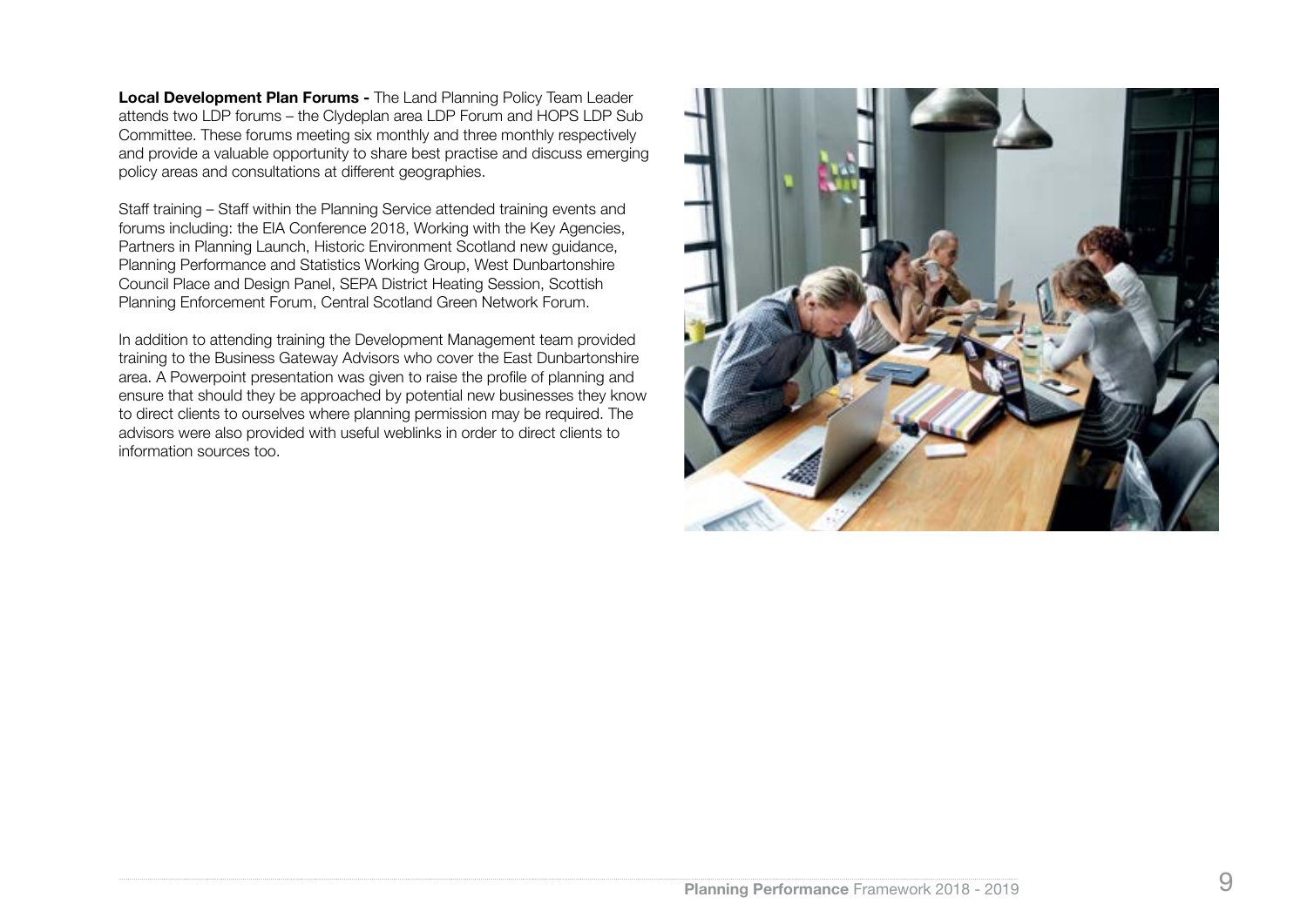## **Case Study 1 -** Lenzie Station/Town Centre Improvements



#### **Elements of a High Quality Planning Service this study relates to:**

- Quality of outcomes
- Quality of service and engagement

#### **Key Markers:**

**15** – Developer Contributions and **12** – Corporate working across services to improve outputs and services for customer benefit

#### **Key Areas of Work:**

- **Town Centres**
- **Masterplanning**
- **Enforcement**
- Planning Applications
- **Community Engagement**
- **Placemaking**
- **Active Travel**

#### **Stakeholders Involved:**

- **General Public**
- **Authority Planning Staff**

A substantial developer contribution of £500,000 was received from a nearby development of approximately 600 houses which was to be used to improve access to and parking in and around the Lenzie Station area. The objectives of the project were very much focused on enhancing the sustainable transport opportunities around the station whilst also creating a more attractive public realm. As the developer contributions were approaching the deadline for expenditure set out in the Section 75 agreement an efficient design and consultation period was required with a site start set for Winter 2018.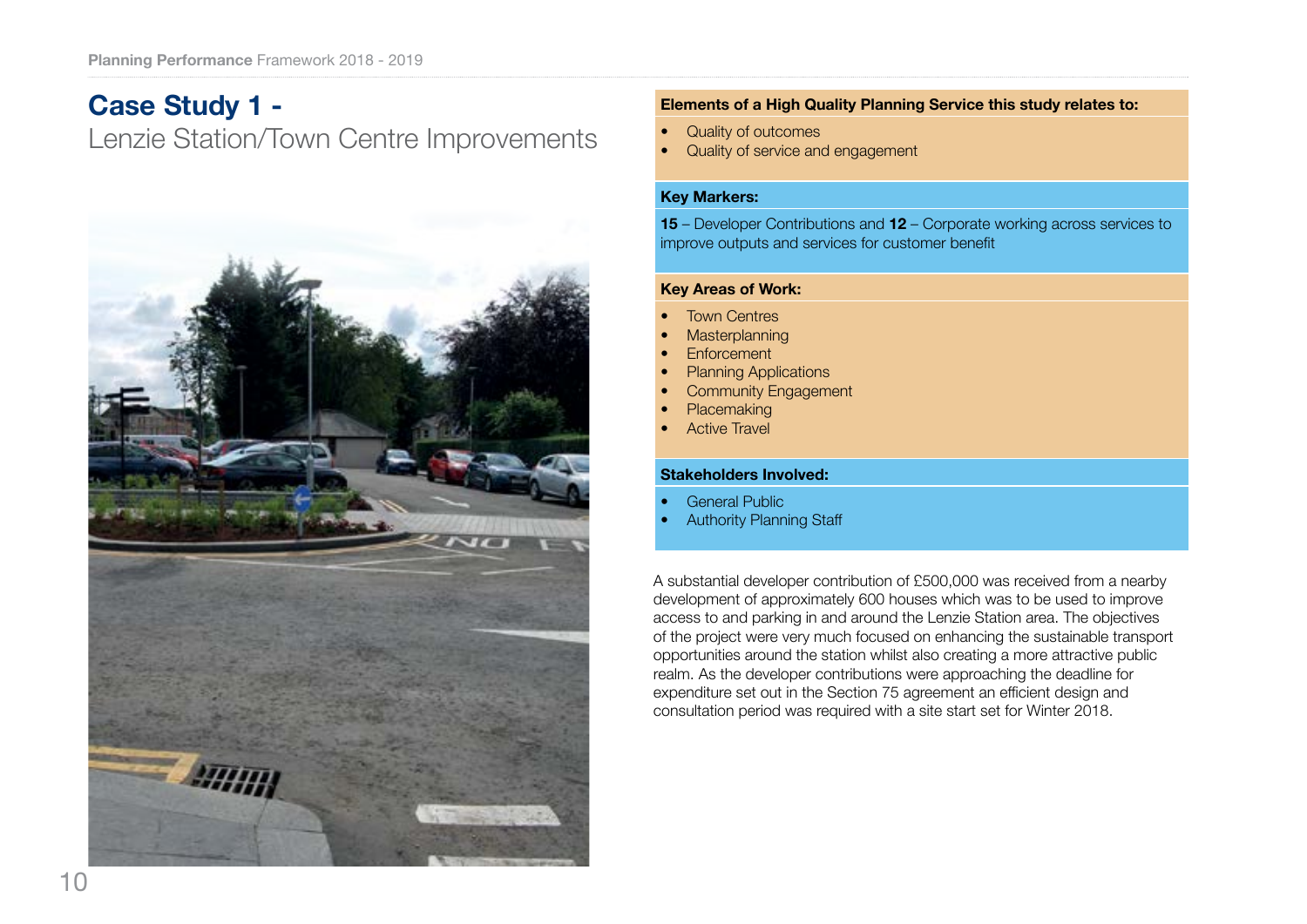

A preferred design needed to be reached which aimed to enhance the vicinity as a destination for sustainable transport users by slowing traffic, improving road crossings, enhancing the road layout for cyclists, widening pavements and introducing a range of public realm improvements. This design then had to be consulted upon, approved by committee and implemented on site. The project required support and assistance from external bodies with Sustrans and Abellio/ Scotrail both closely involved.

A series of consultation events were held in 2016 which were attended by approximately 200 people and identified a number of key considerations for the final design. These events included a walkabout with 10 people with physical and sensory impairments to identify their needs, a drop-in information session, a design workshop and online engagement. The results of this exercise identified that this project was of significant local and political interest and also highlighted some of the key issues in the area that the works should address. The project progressed to approval and started on site in Winter 2018 with an expected completion date of July 2019. The project is a good example of the positive benefits that new development can deliver to a community. The involvement of the public and elected members in the design and implementation should raise awareness of the value of new developments and the positive effects they can have to the wider area if managed correctly. Communities within small towns such as Lenzie can often be concerned about the impact of new developments on the wider area. A highly visible improvement such as this, which is known to

be directly funded in part by a developer contribution, can highlight the benefits development can deliver for all users of the transport network.

One of the lessons learned from this process related to the management of developer contribution funds as the money was committed relatively late in the period available for its use. Had there been unforeseen delays, the money may not have been committed timeously and would have been returned to the developer. There is therefore a connection with Case Study 2 which identifies measures implemented to address these issues.



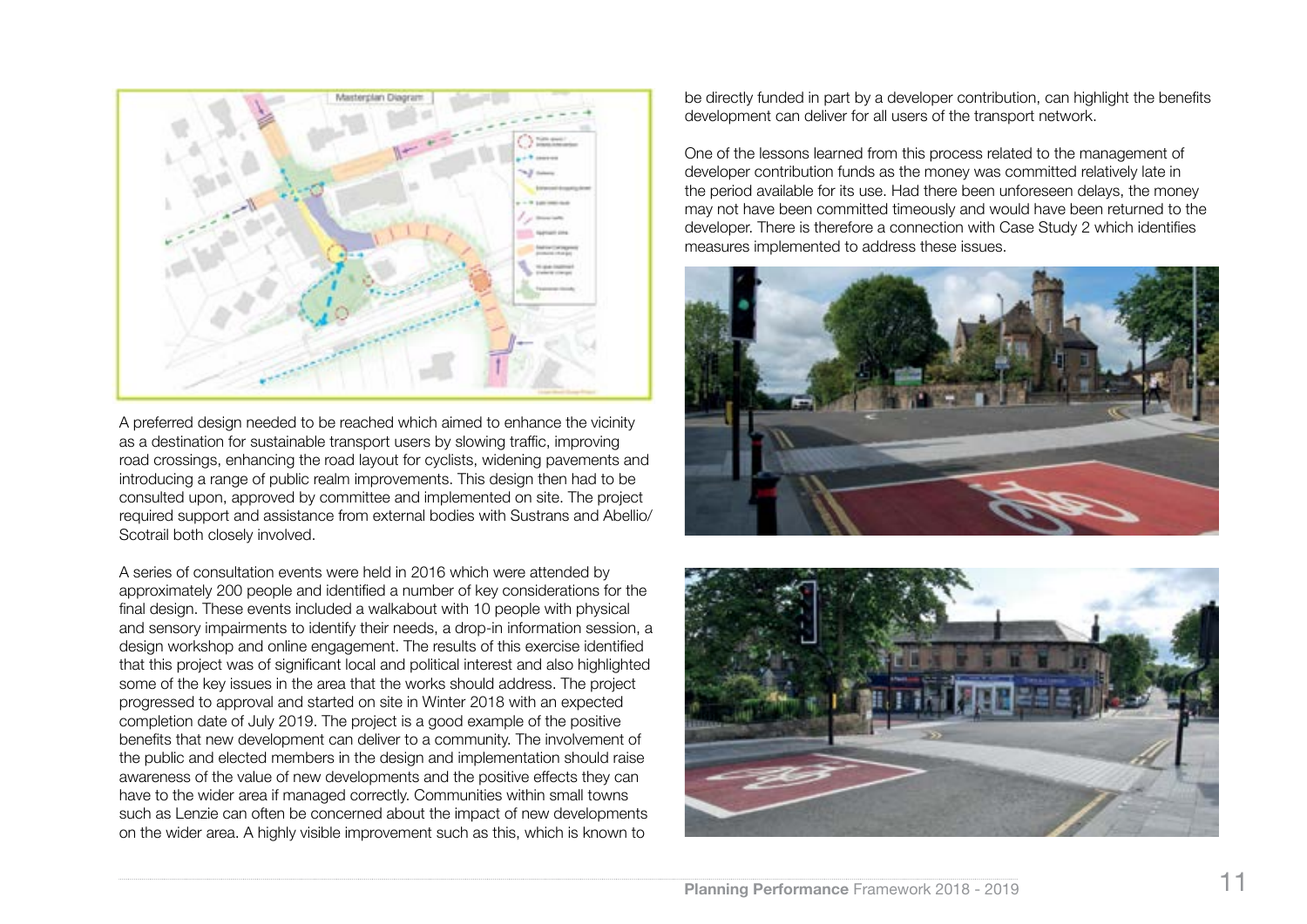*"The Roads and Environment Service were grateful for the expertise and support provided by the Planning Service when delivering the improvements at Lenzie Cross. This was especially important when advice was needed on developer contribution expenditure. The Planning Service's monitoring system ensured that the project programme matched the developer contribution requirements from feasibility stage right through to construction." –* Alistair Kyle, Team Leader – Traffic and Transport.

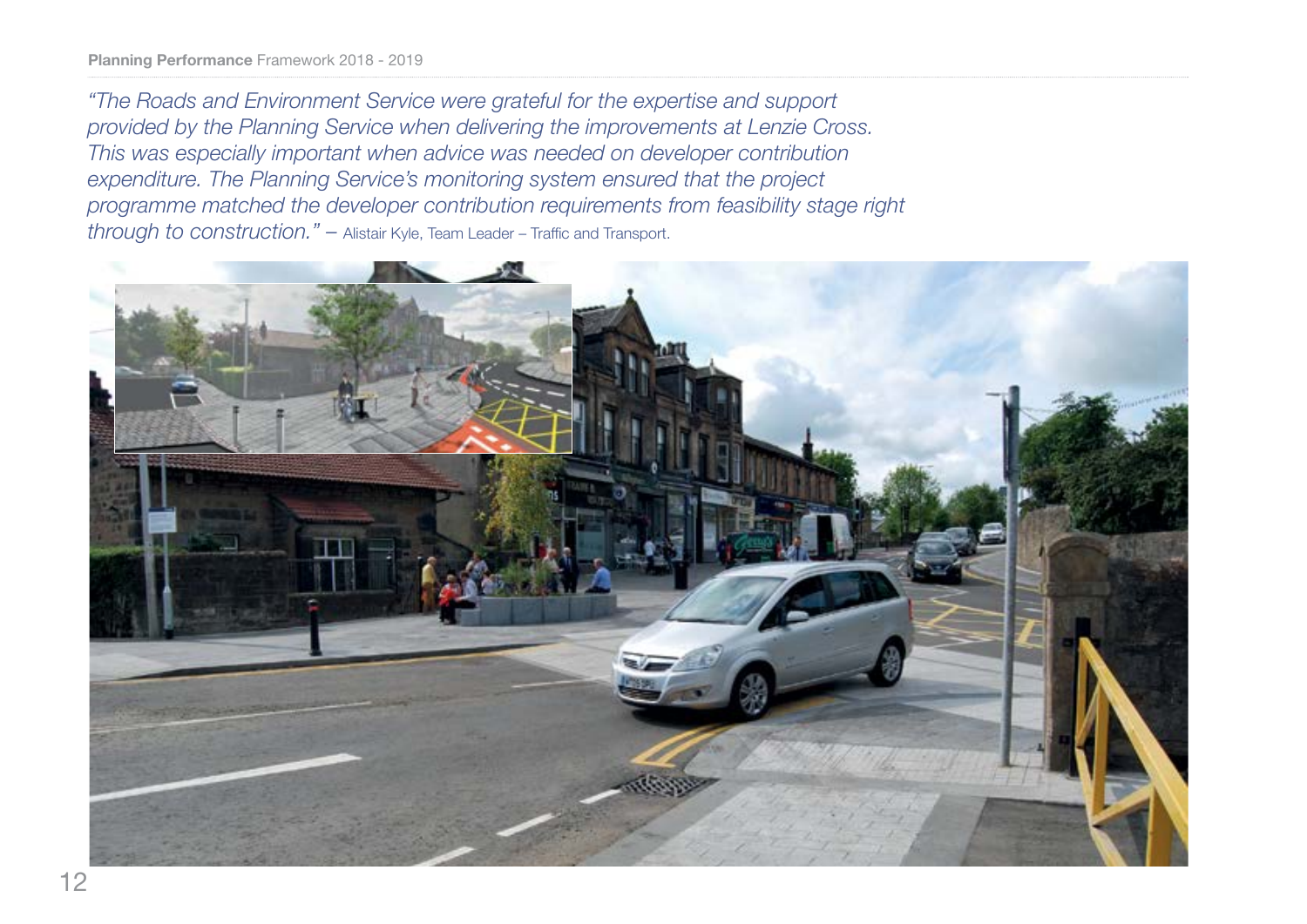### **Case Study 2 -**  Developer Contributions Working Group



**Roads**

#### **Elements of a High Quality Planning Service this study relates to:**

• Governance

#### **Key Markers:**

**4** - Legal agreements, **6** - Continuous improvements and **12** - Corporate working across services to improve outputs and services for customer benefit.

#### **Key Areas of Work:**

- Process improvement
- Development Management processes

#### **Stakeholders Involved:**

- Authority Planning staff
- Authority other staff (specifically Housing, Greenspace, Roads and Transport, Major Assets, Education and Town Centres and Regeneration)

In 2018 a developer contributions working group was established to provide better monitoring of these funds. The inception of this was the subject of a case study in EDC's previous PPF submission. This case study identifies further procedural improvements that have arisen from this work.

The initial meetings of the working group identified a number of internal procedures that were either not in place or not functioning well. These included:

- A lack of a formal procedure for recording and monitoring of contributions by planners.
- Poor understanding of the obligations and timescales involved with spending these funds amongst the recipients.
- Little communication with the Council's finance team on outstanding and anticipated contributions.
- Poor monitoring of the triggers which result in contributions being due.

A number of measures have been put in place to remedy the above issues. An internal procedure note has been prepared and adopted which identifies the key steps that planners and recipients of developer contributions should take from conclusion of the legal agreement to commitment to projects. This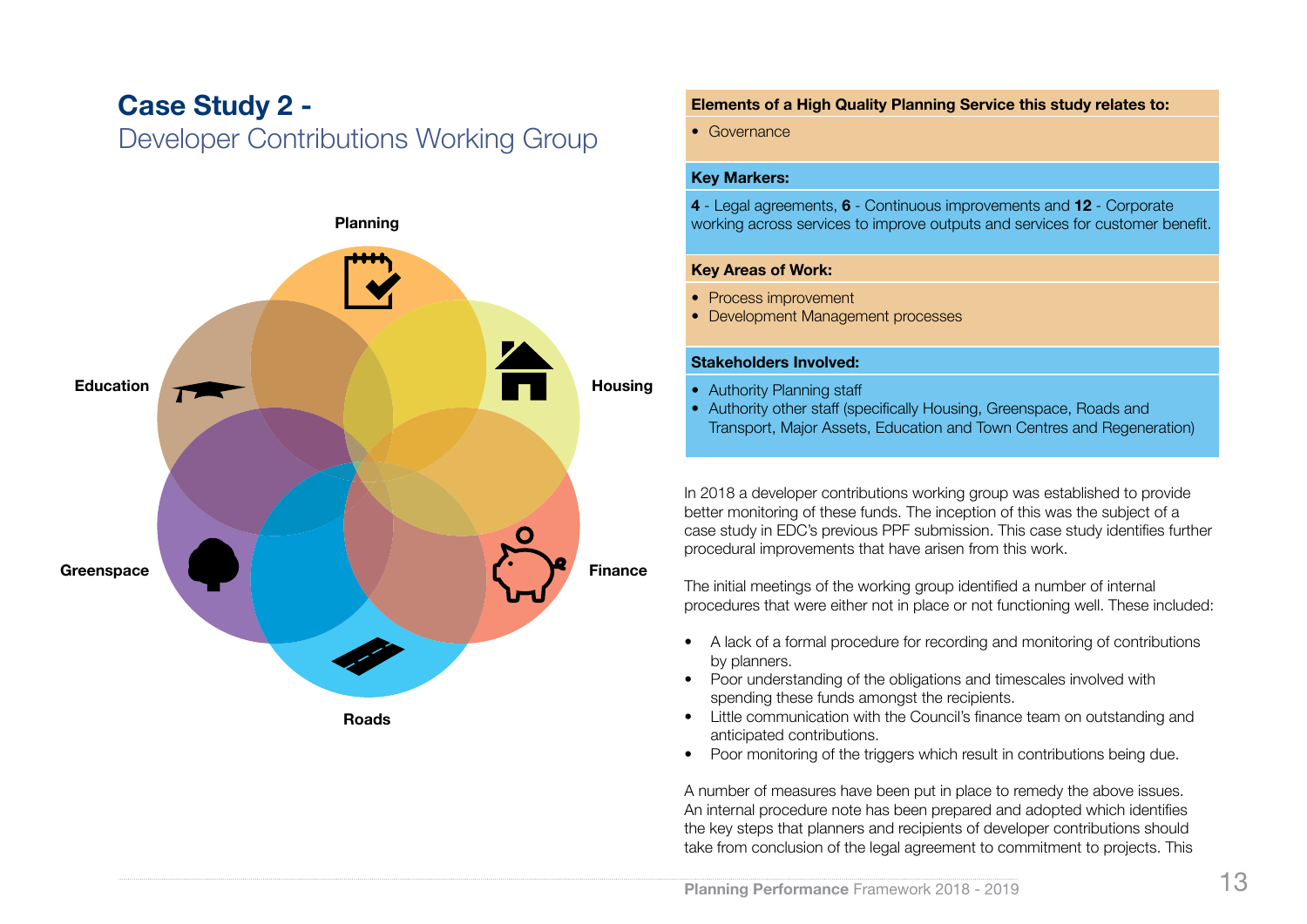now formalises the use of the relevant uniform module, which was previously underused. This also includes a standard template for notifying recipients of the funds to ensure they are fully aware of the final date for funds to be committed and any other limitations imposed by the legal agreement on their use.

A 'seven day letter' template has also been created with the assistance of the Council's Legal Services, which is now issued to developers who are in breach of legal agreements. This has been used twice in 2018/2019 and in both cases has quickly resolved long-standing issues with unpaid and overdue developer contributions.

A new relationship with Finance has been established which involves the department providing Planning and recipients with quarterly reports on all developer contributions which have been received but not yet committed. The onus is then on the recipients of the funds to update this with progress on the relevant projects which the funding has been assigned to. The intention is to encourage recipients to take more ownership of the process and to ensure these funds are allocated to projects as early as possible.

The changes introduced are relatively simple and procedural, but they are already beginning to show benefits, including earlier receipt of contributions (through better monitoring) and earlier allocation to projects (through earlier awareness of recipients). In future, as this process becomes established, it will provide a more robust audit trail for these contributions and will help to address issues arising from late allocation and commitment to projects. The 'seven day letter' should also avoid long-standing breaches of legal agreements.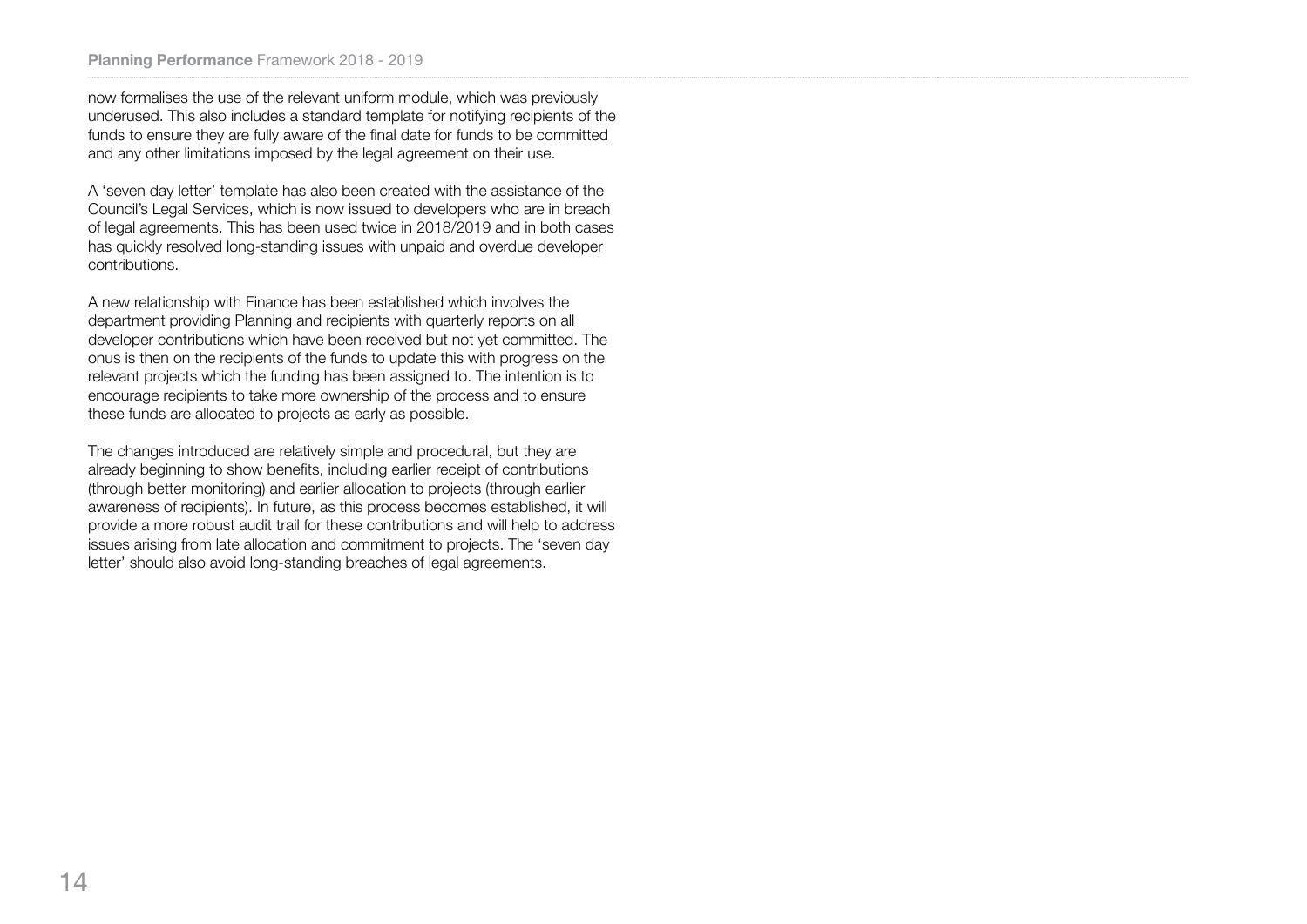### **Case Study 3 -**

Unsubsidised Affordable Housing Planning Guidance



#### **Elements of a High Quality Planning Service this study relates to:**

• Quality of outcomes

#### **Key Markers:**

**11 -** Production of regular and proportionate policy advice, for example through supplementary guidance, on information required to support applications

**15 -** Developer contributions: clear expectations set out in development plan (and/or emerging plan) and in pre-application discussions

#### **Key Areas of Work:**

- Local Development Plan & Supplementary Guidance
- Affordable Housing

#### **Stakeholders Involved:**

• Local Developers

East Dunbartonshire Council's PPF 2017-18 sets out the work undertaken by the Council to produce Planning Guidance on Unsubsidised Affordable Housing. During examination of the Local Development Plan, the Reporter increased the affordable housing target on the basis that the development industry showed an interest in providing unsubsidised and intermediate forms of affordable housing. This resulted in the Housing Land Supply Target being increased by the equivalent of 24 units per year, however, there were no modifications made to the affordable housing policy to enable the higher affordable target to be achieved. As a pro-active measure to enable additional unsubsidised affordable housing to be delivered, whilst also ensuring no adverse impact upon the delivery of new housing funded through the Affordable Housing Supply Programme, the Land Planning Policy team prepared planning guidance encouraging the delivery of an additional 15% affordable housing through unsubsidised means on sites of more than 25 units. Consultation was carried out in order to produce the guidance, which was amended and formally adopted by the Council on 10 August 2017.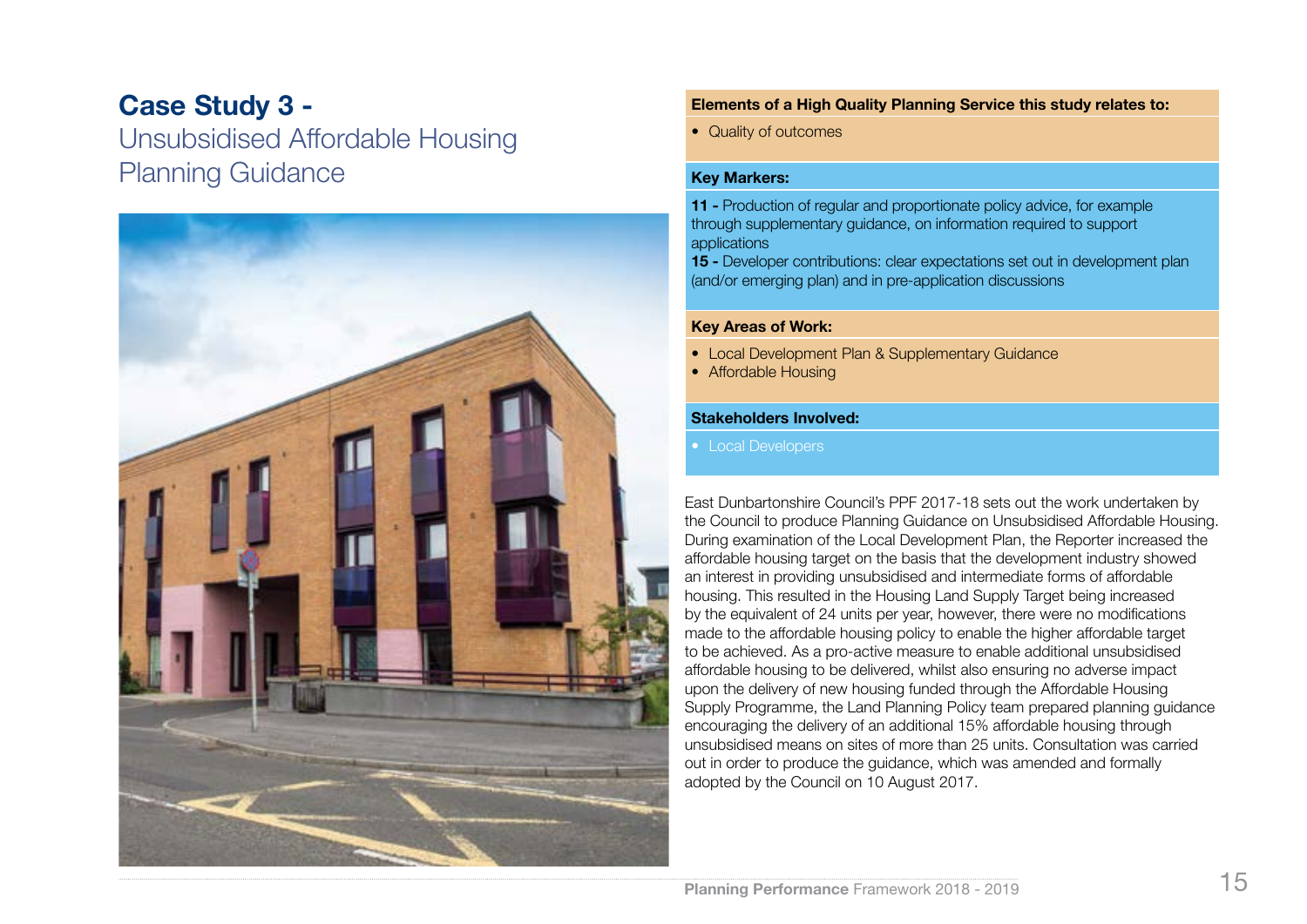The guidance has since been implemented and there has been an increase in the affordable housing provision on larger sites, although not always strictly as described by the guidance. Developers have tended to focus on one category of unsubsidised affordable housing – one-bedroom flats – and this appears to be the most deliverable definition. None have so far proposed self-build or any of the other definitions described in this document. A number of developers with sites on the urban/rural fringe have argued that multi-storey blocks of one-bedroom flats are not appropriate in these locations for urban design reasons. On some sites this point has been agreed and an uplift in the amount of subsidised affordable housing beyond the usual 25% has been accepted as an alternative.

In summary the implementation of the guidance can generally be considered to be a success as it has resulted in either the provision of unsubsidised affordable housing (and the associated greater mix of house types that this provides) or an increase in the provision of subsidised affordable housing beyond the normal standard. It has therefore proven to be a useful tool in delivering affordable housing.

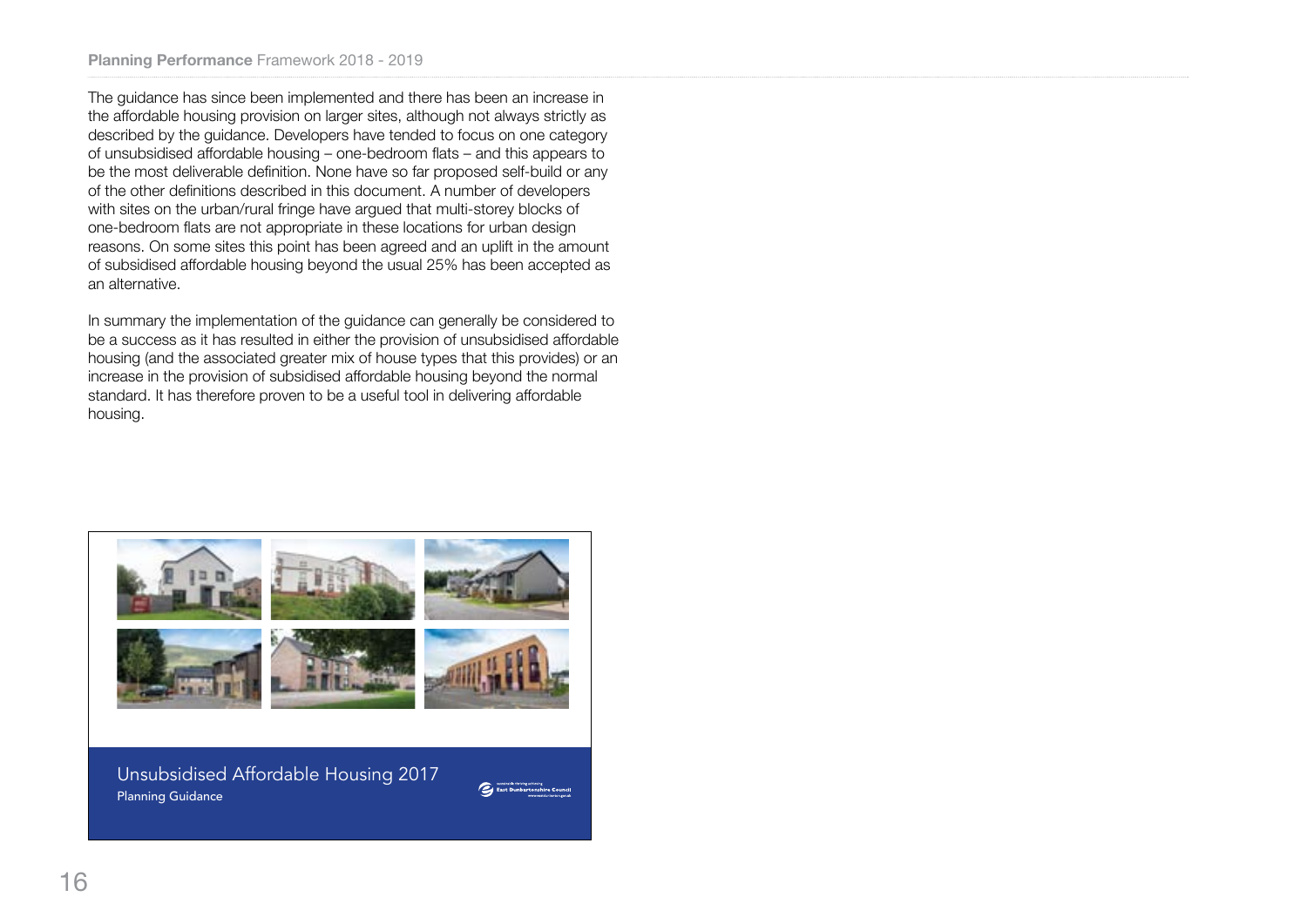## **Case Study 4 -**  PPF Benchmarking Visits



#### **Elements of a High Quality Planning Service this study relates to:**

• Culture of continuous improvement

#### **Key Markers:**

- **13** Sharing good practice, skills and knowledge between authorities
- **6**  Continuous improvements

#### **Key Areas of Work:**

- Skills sharing
- Process improvement

#### **Stakeholders Involved:**

• Authority Planning Staff

East Dunbartonshire Council was paired with Edinburgh City Council for the peer review aspect of the 2017/2018 PPF. Both councils fully embraced the opportunity to share experiences and organised a full-day itinerary for each other's visit.

For our trip to Edinburgh City Council, the Development Applications Team Leader and Land Planning & Development Executive Officer were welcomed and met various team members across the service. In the morning they discussed team structures and ways of working with discussion points being rights and equalities, team development days, decline in processing agreements, Council commitment to reinvestment of planning fees in the service, discretionary charging and planning committee hearing processes. In the afternoon, we were guided around the city and visited a range of sites at various stages of development, including the Royal High School, St James shopping centre redevelopment and St Andrews Square.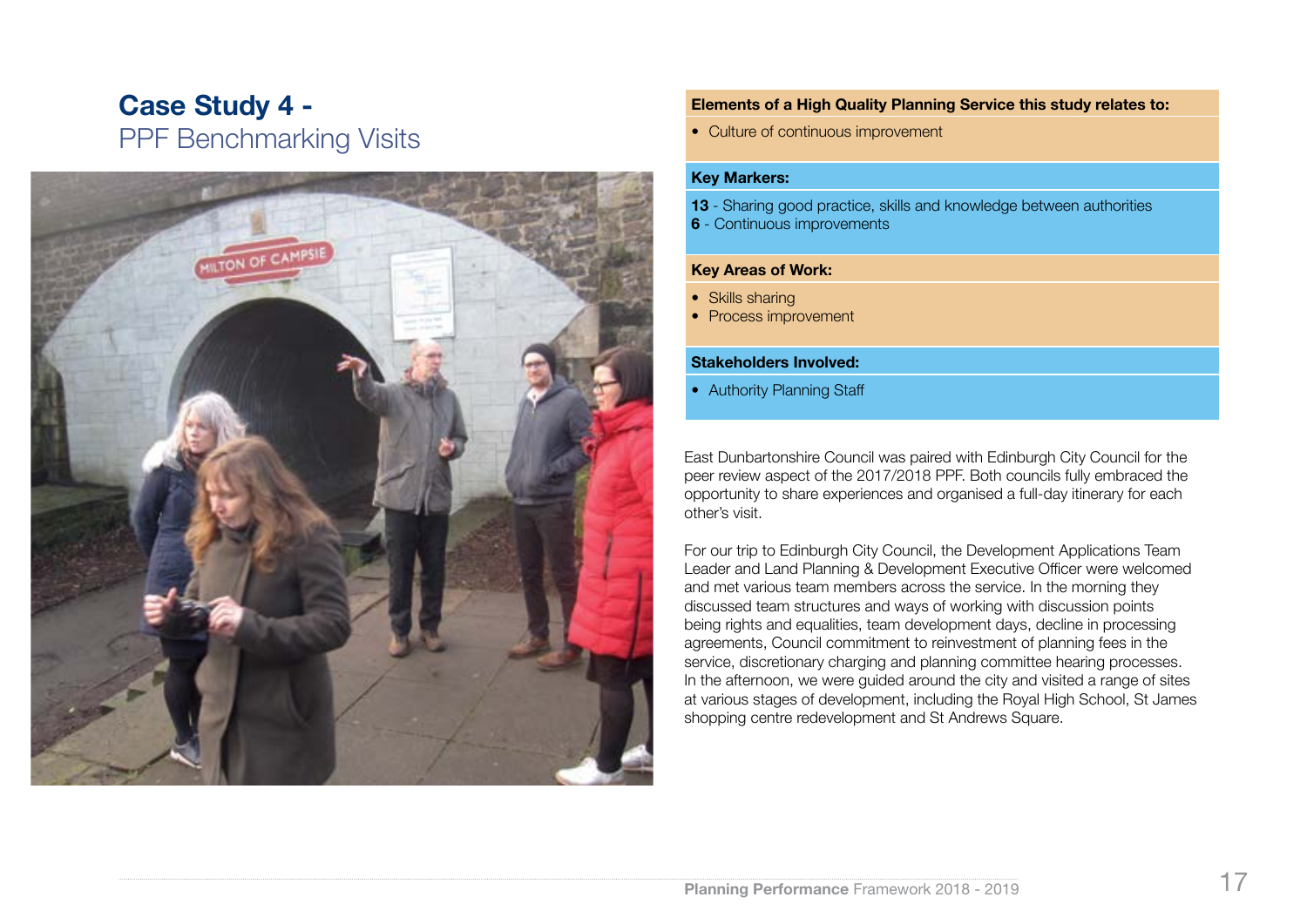For Edinburgh's reciprocal visit, a bus tour was organised which took in some of the ongoing and proposed projects, and development within East Dunbartonshire including:

- An example of a new residential area which fully applied the guidance outlined in Designing Streets, and discussion of the successes and challenges of this approach
- A public park where a major restructuring is proposed to convert it to a multi-functional area of green infrastructure, including a cycle route, daylighting of a culvert, food growing and SUDS areas
- The site of a proposed LNR and discussion of the work that has taken place, both on the ground and at policy level, to achieve this.

There was also a discussion on procedures generally and some good examples of best practice shared by both authorities. Despite the differences in the size and nature of the two authorities, both found it a beneficial exercise and there was a surprising number of shared experiences discussed.

The exercise has also inspired a tour of the authority with internal planning staff to allow an opportunity to reflect on and learn from decisions that were made and have now been implemented on-site. This will take place in 2019/2020.

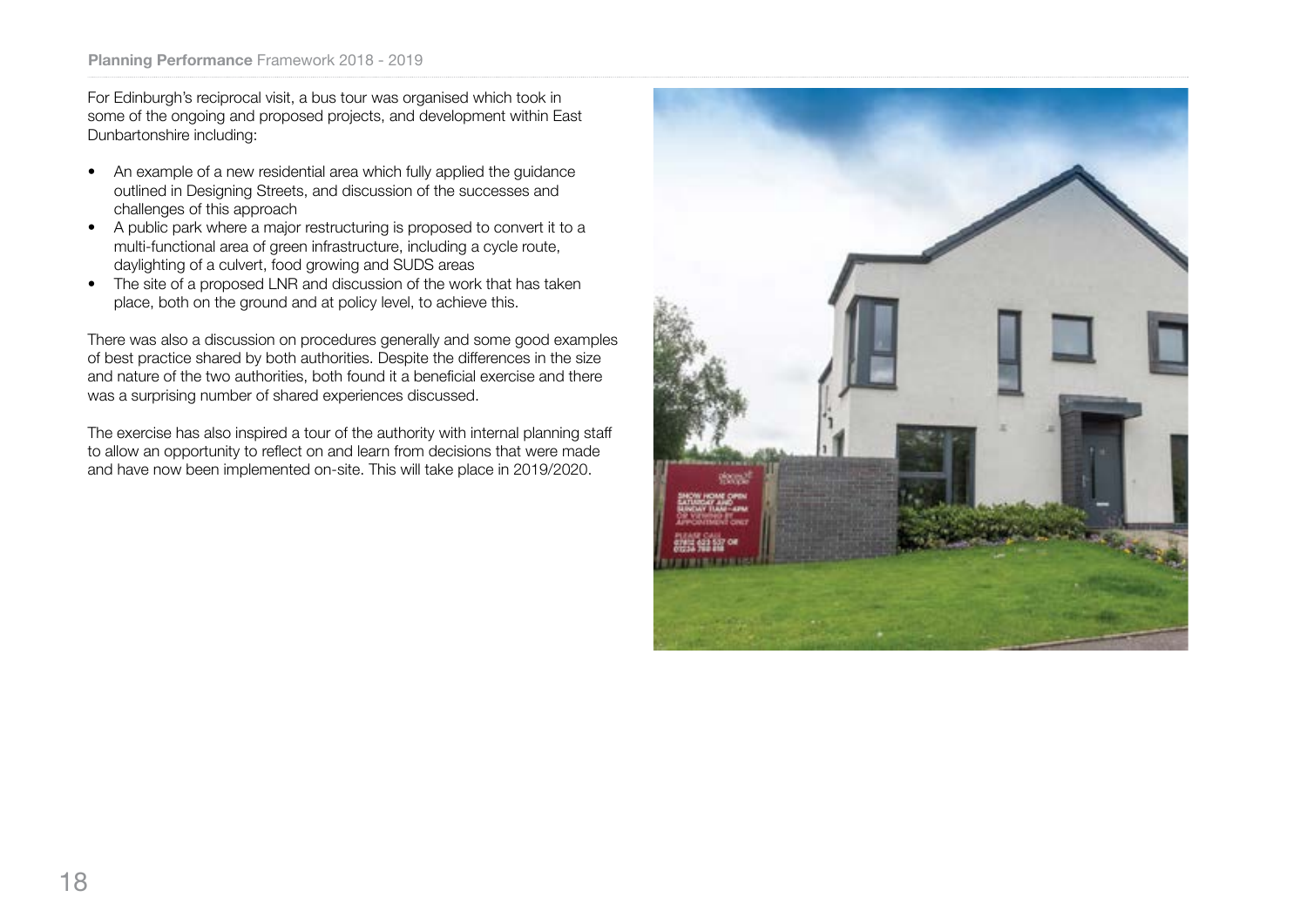### **Case Study 5 -**  Local Development Plan 2 Early Engagement (Pre-MIR)



#### **Elements of a High Quality Planning Service this study relates to:**

- Quality of service and engagement
- Governance

#### **Key Markers:**

**10** - Cross-sector stakeholders, including industry, agencies and Scottish Government, engaged early (pre-MIR) in development plan preparation **9** - Elected members engaged early (pre-MIR) in development plan preparation

#### **Key Areas of Work:**

- Local Development Plan & Supplementary Guidance
- Community Engagement
- Place Standard

#### **Stakeholders Involved:**

- General public
- Hard to reach groups
- Local developers
- Key agencies
- Authority Planning staff
- Authority other staff

The East Dunbartonshire Local Development Plan 2017-2022 was adopted on 23 February 2017 and work began in 2018 to produce Local Development Plan 2, required for adoption in 2022. Significant project planning took place in September and October 2018, resulting in a committee report being approved and therefore the commencement of LDP2 being approved - Place, Neighbourhood and Corporate Assets Committee Report PNCA/162/18/AL November 2018 – Local Development Plan 2 – Work Programme 2018-2022.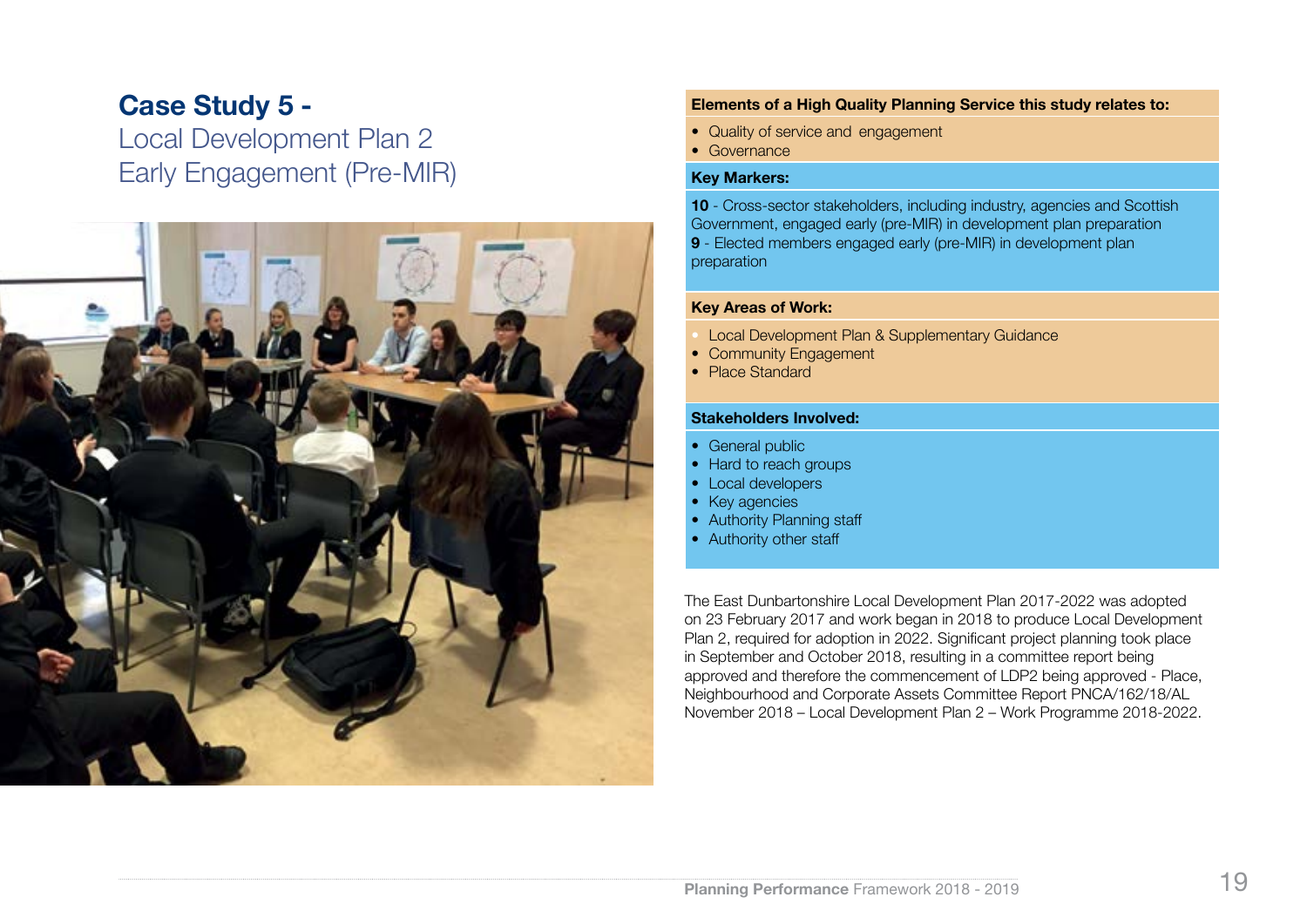The first stage in producing LDP2 commenced in December 2018 and comprised two elements – early engagement and evidence gathering. The early engagement took place over 10 weeks between 3 December 2018 and 11 February 2019. In order to publicise the consultation and increase participation, the following activities took place:

- Media releases sent to local papers and published by the Milngavie & Bearsden Herald and Kirkintilloch Herald
- Social media 34 posts with a combined potential Facebook reach of 66,500 and Twitter reach of 291,000, and 148 interactions (comments, likes, shares, etc)
- Promotion on the Council's website 530 click-throughs to the page from social media and 1,619 views
- Leaflets and posters distributed throughout East Dunbartonshire and at events
- Direct emailing to key partners and community groups
- LDP newsletter sent to over 600 individuals and organisations
- Information provided to Elected Members for distribution.

A range of methods were used to engage with communities and stakeholders during the Early Engagement. This included:

- Community drop-in sessions these sessions were organised in seven high-footfall locations across East Dunbartonshire and officers held discussions with approximately 275 people, as well as distributing additional leaflets
- Community workshops five workshops were advertised for advance registration, with four going ahead (no registrations were received in Bishopbriggs). In total 231 people attended, however, the majority (215) attended in Milngavie.
- Community council and community group meeting 13 representatives from a range of community councils and community groups attended this meeting to hear about the early engagement and ways to promote it within their communities
- Questionnaire completed by 312 people
- Place Standard completed by 51 people
- Call for Sites 67 forms received
- Meeting with key stakeholders officers met with or contacted 15 key agencies to understand their views on the LDP, and explain the early engagement and ways to feedback to the Council
- Elected Member session a session was held with opportunities for Councillors to promote the early engagement highlighted
- Community Planning Partners a presentation was given to the Community Planning Executive Group on 8 November 2018. Meetings were also held with the following partners: East Dunbartonshire Council departments, the Health and Social Care Partnership, NHS Greater Glasgow and Clyde, Scottish Enterprise, SPT, VisitScotland and sportscotland.
- Developers workshop approximately 35 representatives from housebuilding and other development companies attended this meeting to hear about the early engagement and expectations for the Call for Sites
- Schools a planning conference was held with 30 pupils from Turnbull High School (Bishopbriggs), St Ninian's High School (Kirkintilloch) and Douglas Academy (Milngavie).

This significant engagement activity is playing a key part in informing the selection of Main Issues for the Main Issues Report and understanding changes needed from the current LDP moving forward to LDP2, and planning for the next 10 years to 2032. The involvement of Elected Members through the November 2019 Committee Report, a cross-party LDP Working Party in advance of committee, the Elected Members session and a meeting held with the Council's Joint Leaders to discuss policy issues arising from the consultation, have been highly beneficial in engaging Elected Members early in the preparation of LDP2. The engagement has demonstrated that communities are interested in the places in which they live and want to see continuing improvement. Work with Community Planning Partners has also demonstrated the benefits of close alignment with the Local Outcomes Improvement Plan, and adopted and emerging Locality Plans. Overall, the frontloading of the LDP2 process through this early engagement is expected to be beneficial as the Land Planning Policy Team moves through the next stages of the process towards adoption in 2022. The MIR is scheduled for publication in autumn 2019.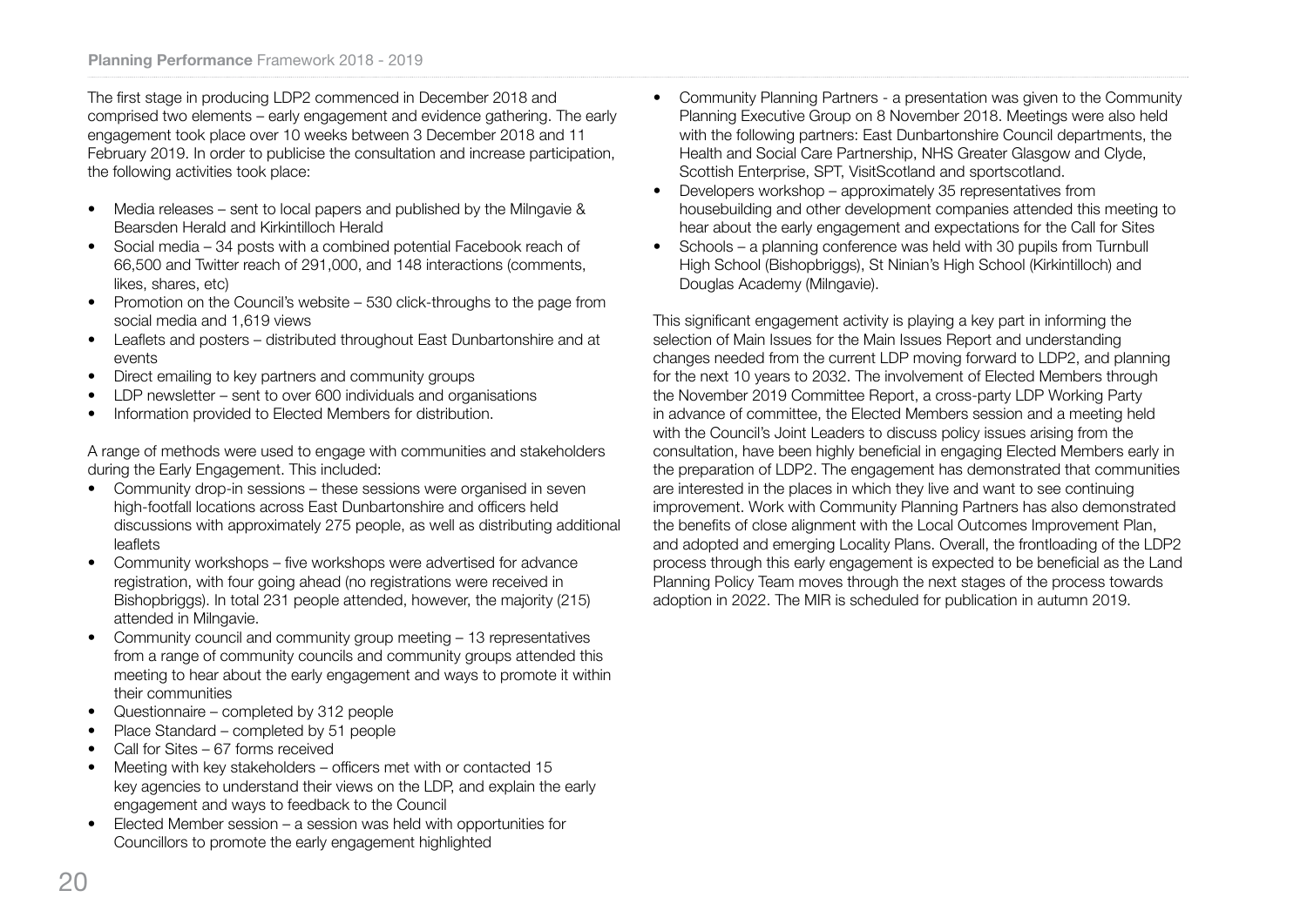### **Case Study 6 -**  Elected Member Engagement



#### **Elements of a High Quality Planning Service this study relates to:**

• Quality of outcomes

#### **Key Markers:**

**12** - Corporate working across services to improve outputs and services for customer benefit

**6** - Continuous improvements

#### **Key Areas of Work:**

- Development of Management Processes
- Process Improvement

#### **Stakeholders Involved:**

- Planning Committee
- Authority Planning staff

Over the past year, the Development Management team have made a sustained effort to better engage Elected Members in the planning process in a positive way and establish a more collaborative working relationship. Results from both the Planning Board and the Local Review Body showed a high degree of officer recommendations being overturned and this was indicative of a general lack of awareness of the planning process, particularly the importance of the plan-led system.

A number of measures have been put in place to improve this, including:

• The introduction of 'drop-in sessions' when Proposal of Application Notices or planning applications are received that are likely to generate significant public interest. The intention of these is to engage Councillors at the earliest stage of the process in an informal way to ensure they feel that they have been adequately involved. A number of Elected Members had expressed frustration that the first opportunity they had to become involved in a planning application was at the Planning Board, at which point it was too late to influence the layout and nature of the proposal, and they often felt forced into moving to a refusal. The intention of these drop-in sessions is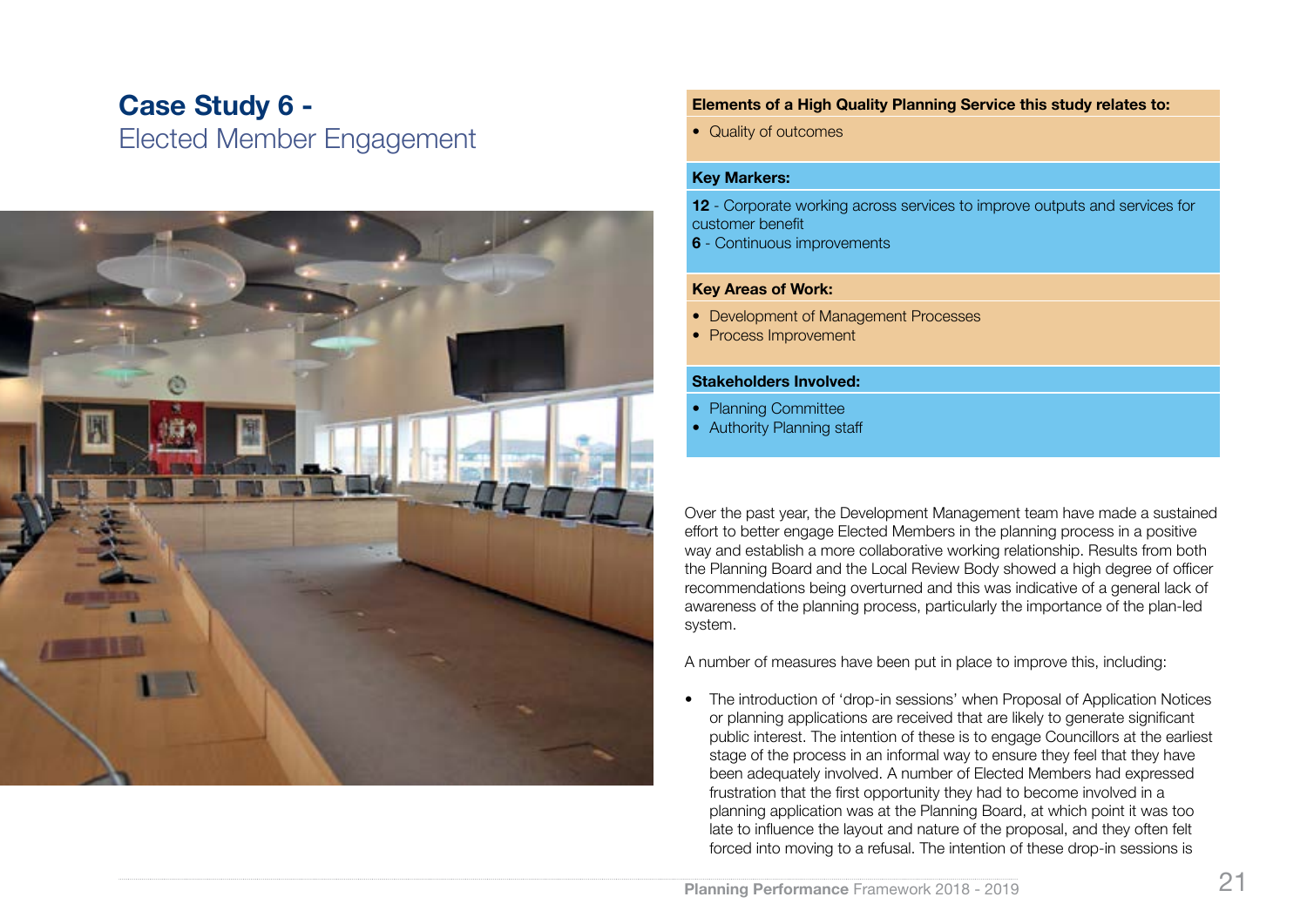therefore to explain the proposed strategy for handling the application in terms of consultations, key considerations and any changes likely to be requested, and to give members the chance to make their own suggestions on how the application should be handled. Councillors can also share local knowledge with the team that may not be apparent through the more formal application process. This programme commenced in February 2019 so it is too early to consider its success, however, it is hoped that the result will be fewer instances of the Planning Board deciding an application contrary to officer recommendation.

- An information session was organised for Elected Members on a proposed new Scottish Water infrastructure project. As this involved a new underground pipeline, the vast majority of the works were permitted development and would not therefore be a decision for the Planning Authority. However, the Planning Service recognised that it was likely to generate a degree of public interest and therefore arranged for Scottish Water to present to Councillors to ensure they were fully informed of the development and had realistic expectations on the degree of involvement for the Planning Service. The session was a success and similar sessions will be arranged where other significant projects or issues arise.
- Results from the Local Review Body (LRB) showed a high degree of delegated decisions being overturned. To address this, a single planning officer was allocated the task of Planning Advisor to ensure consistent advice was given and to establish a relationship with the Elected Members who sit on the LRB. Additional training was also provided to these members by the Planning Advisor and the Development Applications Team Leader. Colleagues from Legal Services were also involved in governance training. In the last year there has been a notable increase in LRB decisions following officer recommendations.

In the short term the above measures have made a notable difference to the knowledge and understanding of planning amongst Elected Members. The nature of questions asked at the Planning Board and LRB have become significantly more focused on planning issues. In the longer term it is hoped that there will be a more collaborative approach to planning decisions across the Planning Authority, which will support the plan-led system through more consistent decision-making and less time spent on unnecessary appeals.

*"Early-stage drop-in sessions give us a chance to see large-scale detailed plans, to ask questions and to hear questions being asked by other members in a relatively informal setting. This leads to a better understanding of the proposal and the related issues, and enables councillors to make the most of the subsequent site visit and Planning Board meetings."*

– Councillor Rosie O'Neil, Planning Board Convener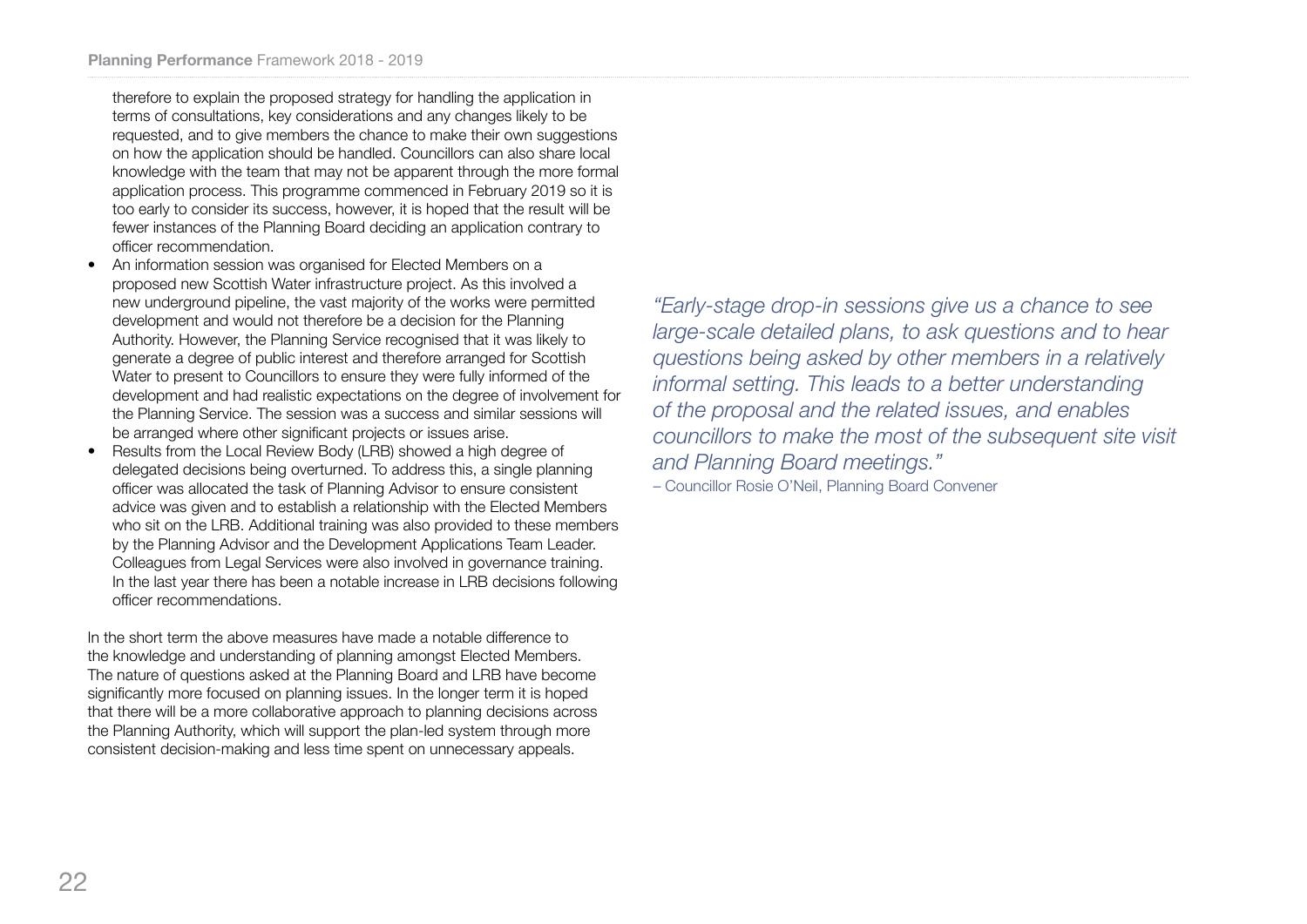## **Part 2** – Supporting **Evidence**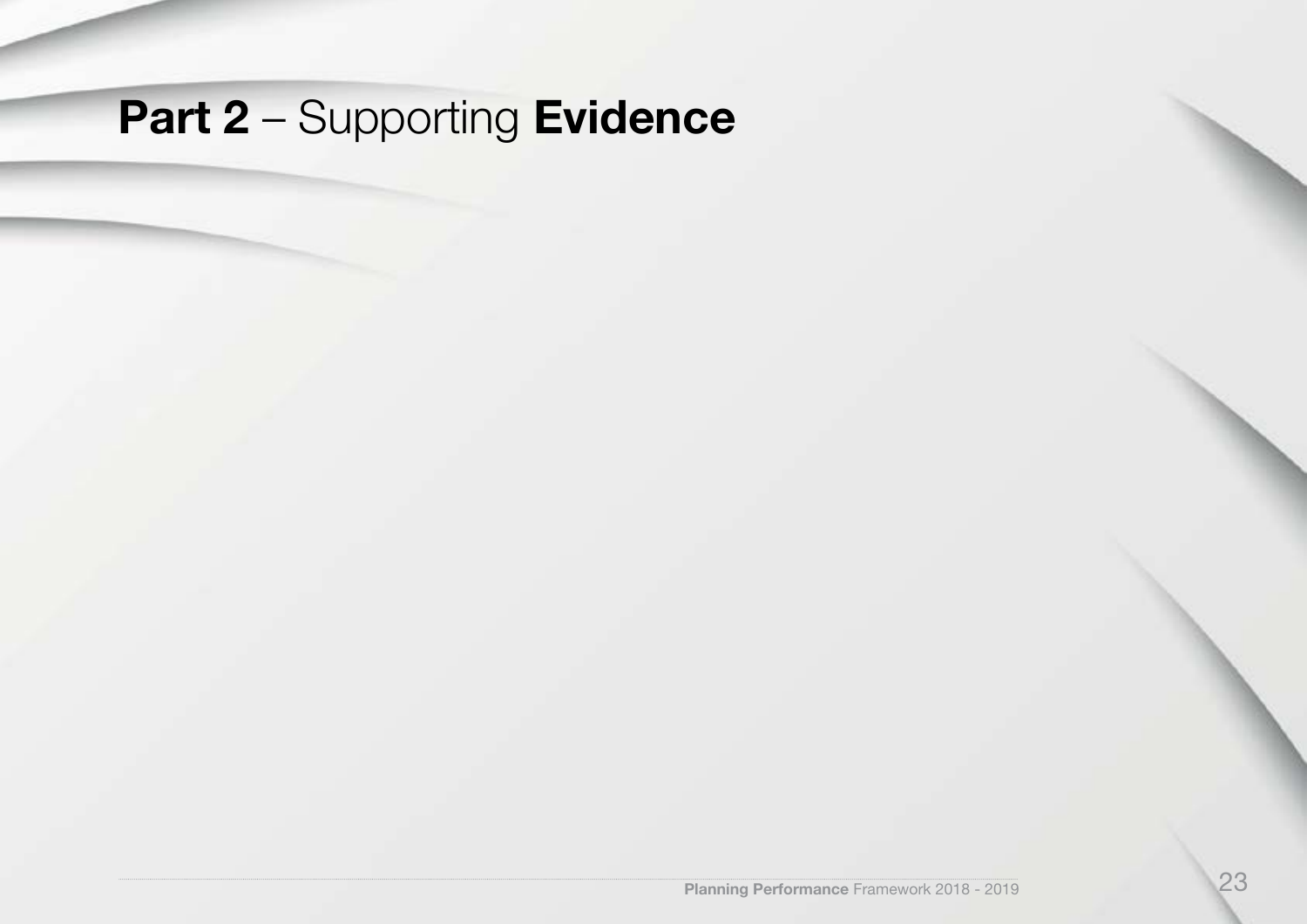#### **Part 2 – Supporting Evidence**

In preparing this report the following sources were used:

- Planning Board reports
- Place, Neighbourhood and Corporate Assets Committee Report PNCA/162/18/AL November 2018 – Local Development Plan 2 – Work Programme 2018-2022
- Lenzie Street Design Project
- East Dunbartonshire Council Local Development Plan 2017
- Local Development Plan 2 early engagement and evidence-gathering process
- Supplementary Guidance and Planning Guidance
- Town Centre Strategies
- Planning Enforcement Charter 2019
- Processing agreements and major applications guidance

| <b>Case Study Topics</b>               |                                  |  |
|----------------------------------------|----------------------------------|--|
| Issue covered by case study            |                                  |  |
| Design                                 | <b>Interdisciplinary Working</b> |  |
| Conservation                           | <b>Collaborative Working</b>     |  |
| Regeneration                           | <b>Community Engagement</b>      |  |
| Environment                            | Placemaking                      |  |
| Greenspace                             | Charrettes                       |  |
| <b>Town Centres</b>                    | <b>Place Standard</b>            |  |
| Masterplanning                         | Performance Monitoring           |  |
| $\sim$<br>LDP & Supplementary Guidance | Process Improvement              |  |
| <b>Housing Supply</b>                  | <b>Project Management</b>        |  |
| <b>Affordable Housing</b>              | <b>Skills Sharing</b>            |  |
| Economic Development                   | <b>Staff Training</b>            |  |
| Enforcement                            | <b>Online Systems</b>            |  |
| V<br>Development Management Processes  | <b>Transport</b>                 |  |
| <b>Planning Applications</b>           | <b>Active Travel</b>             |  |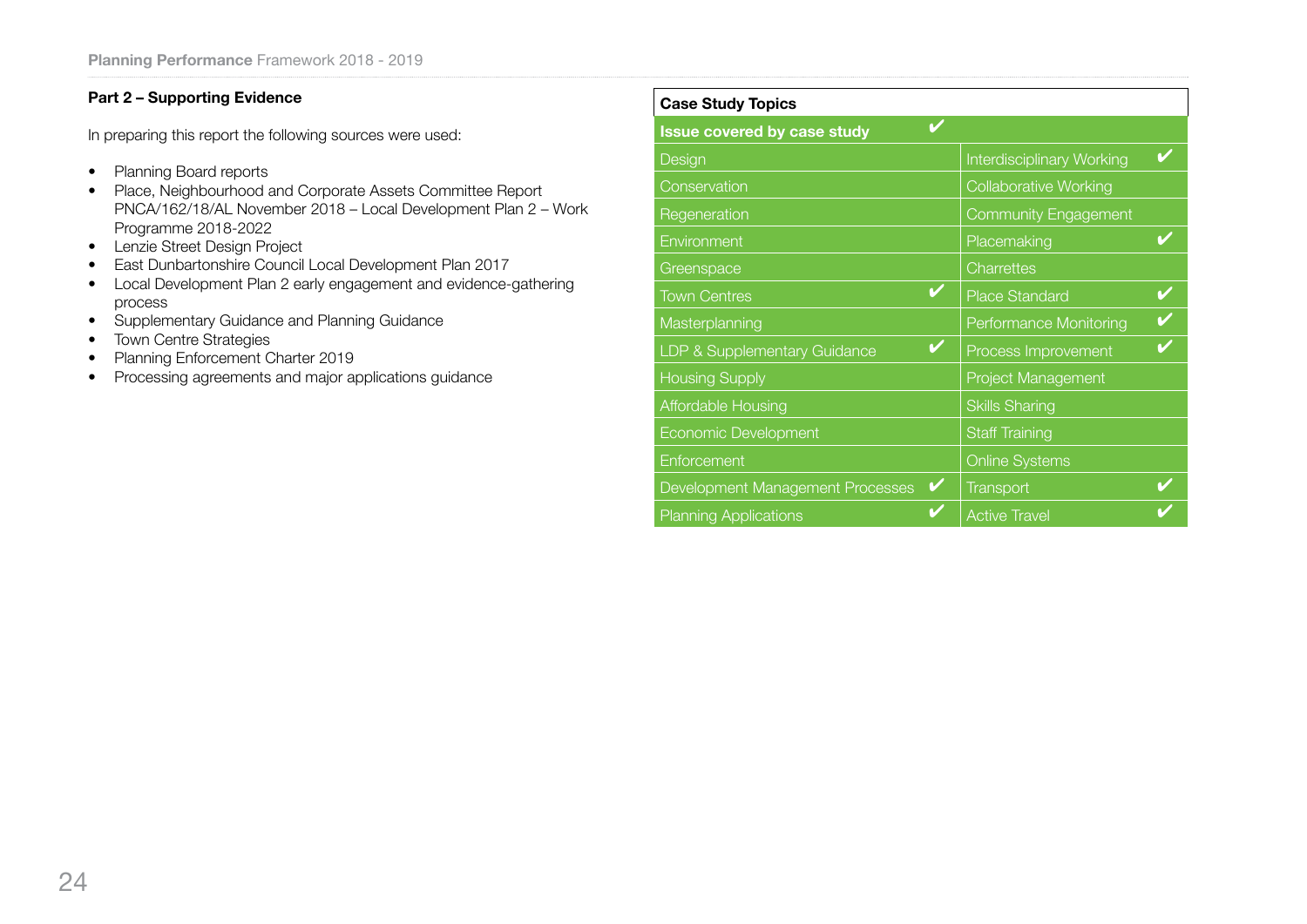# Part 3 – Service Improvements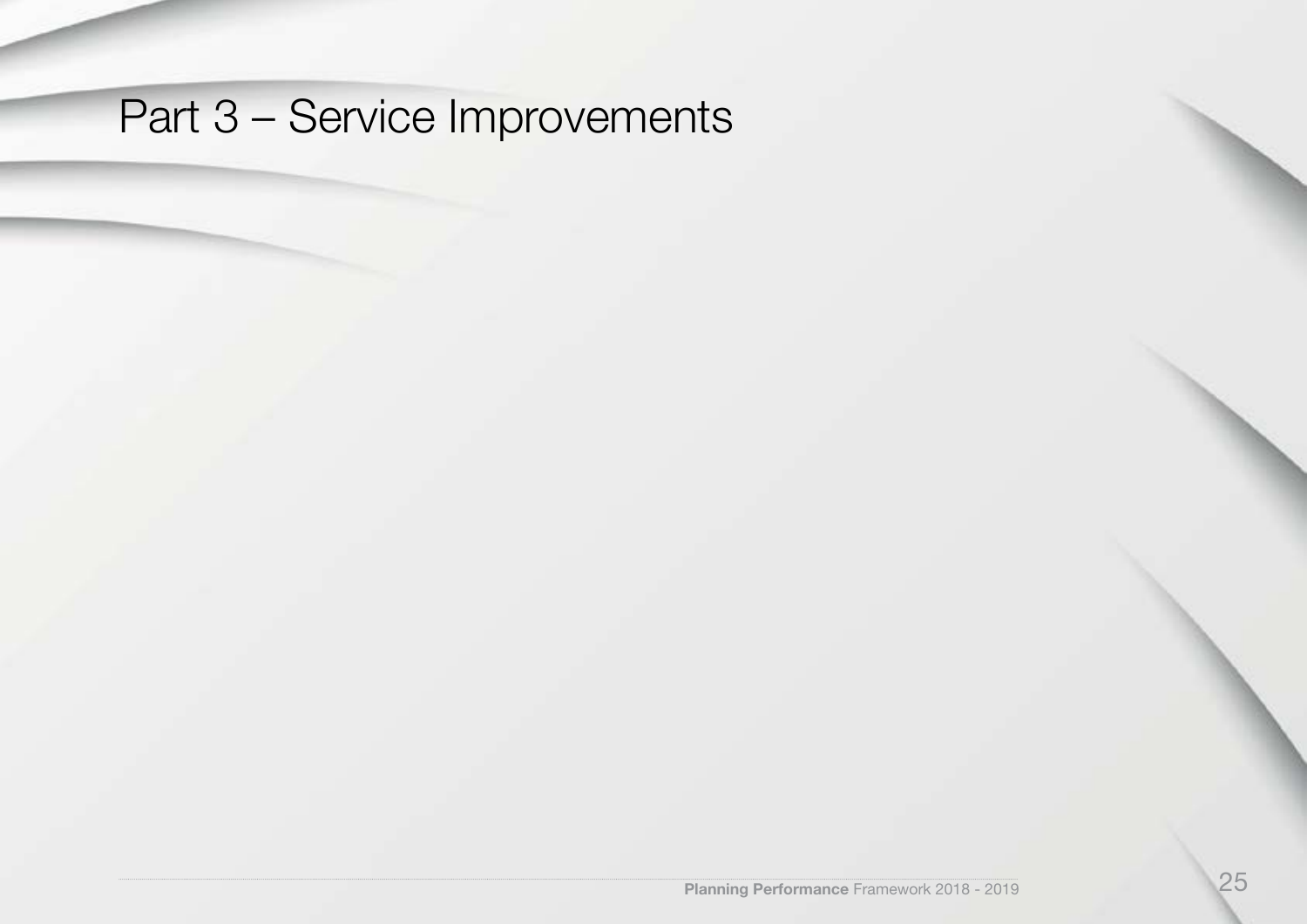#### **Service Improvements 2018/2019**

In the coming year we will:

- Improve major application performance. Ten Proposal of Application Notices were received in 2018/19 so the coming year is likely to see an increase in the number of major applications received. This therefore represents an opportunity to refine procedures to improve performance in this area.
- Establish standard letter templates and procedures for enforcement activities, particularly in relation to unauthorised works to protected trees, listed buildings and advertisements. As unauthorised works in these three areas can be a criminal offence and potentially involve a referral to the Crown Office Procurator Fiscal, enforcement activities have been identified as area where more training and formal procedures are required. This will involve input from colleagues in Legal Services.
- Improve processes with Legal Services colleagues to reduce S75 timescales. This is connected to the aim of improving major application timescales, but also affects local applications which require a legal agreement. The conclusion of such agreements is a significant factor in the time taken to conclude these applications and is an area where improvements can be made. We will explore the drafting of necessary legal agreements earlier in the planning application process.
- Work closely with Elected Members to publish the Main Issues Report in autumn 2019, in accordance with the Development Plan Scheme.
- Deliver targeted consultation with communities and landowners/developers through the Main Issues Report consultation process to ensure the Proposed Plan has a strong communities/place and delivery focus.
- Assess the implications of the Planning Bill for the Planning Service, and initiate work to adapt the role of the service and the focus of planning policy to support changes proposed in the new legislation.
- Prepare a business case for consideration by Elected Members on the potential for charging for pre-application advice and non-material variations, and implement the decision. Charging for non-statutory services of this kind is a Council-wide agenda and the Planning Service has been asked to explore possibilities. This process does offer the opportunity to ensure that pre-application becomes a more structured service, with a consistent and high quality output.

#### **Service Improvements 2017/2018**

Delivery of our service improvement actions in 2017/2018:

| <b>Committed Improvements and Actions</b>                                                                                                                                                                                                                                                                                                                                                                                                                                                                                                                                                                                                                                                               | <b>Complete?</b> |
|---------------------------------------------------------------------------------------------------------------------------------------------------------------------------------------------------------------------------------------------------------------------------------------------------------------------------------------------------------------------------------------------------------------------------------------------------------------------------------------------------------------------------------------------------------------------------------------------------------------------------------------------------------------------------------------------------------|------------------|
| Undertake initial consultation for the LDP2 and Call for Sites<br>Consultation was carried out between December 2018 and<br>February 2019 (See Case Study 5)                                                                                                                                                                                                                                                                                                                                                                                                                                                                                                                                            | Yes              |
| Produce supplementary and planning guidance to accompany<br>the LDP<br>The following was completed in 2018/19:<br>• Town Centre Strategies (see Part 1 Quality of Outcomes)<br>• Air Quality Planning Guidance - The Draft Air Quality Planning<br>Guidance was approved at the May 2018 PNCA Committee<br>and public consultation took place in May and June 2018.<br>Final Guidance was produced for the October 2018 PNCA<br>Committee and subsequently published.<br>Natural Environment Planning Guidance was updated with<br>revised Local Landscape Areas and additional Local Nature<br>Conservation Sites, designated in the Green Infrastructure<br>and Green Network Supplementary Guidance. | Yes              |
| Continue to improve the monitoring and management of<br>developer contributions through development of actions to be<br>agreed by the Developer Contributions Working Group.<br>New procedure note finalised and enacted<br>Use of uniform module implemented<br>Relationship with Council's Finance Service established<br>$\bullet$<br>New procedures implemented throughout all stages of the<br>$\bullet$<br>developer contributions process.                                                                                                                                                                                                                                                       | Yes              |
| Work with developers to better understand reluctance to sign<br>Processing Agreements.<br>An email survey was carried out in January 2019 of the<br>main housebuilders and planning agents active in East<br>Dunbartonshire. Only one response was received however<br>this did raise some interesting points and highlighted<br>some barriers to signing processing agreements. We have<br>implemented actions to resolve these issues as far as is<br>within our ability.                                                                                                                                                                                                                             | Yes              |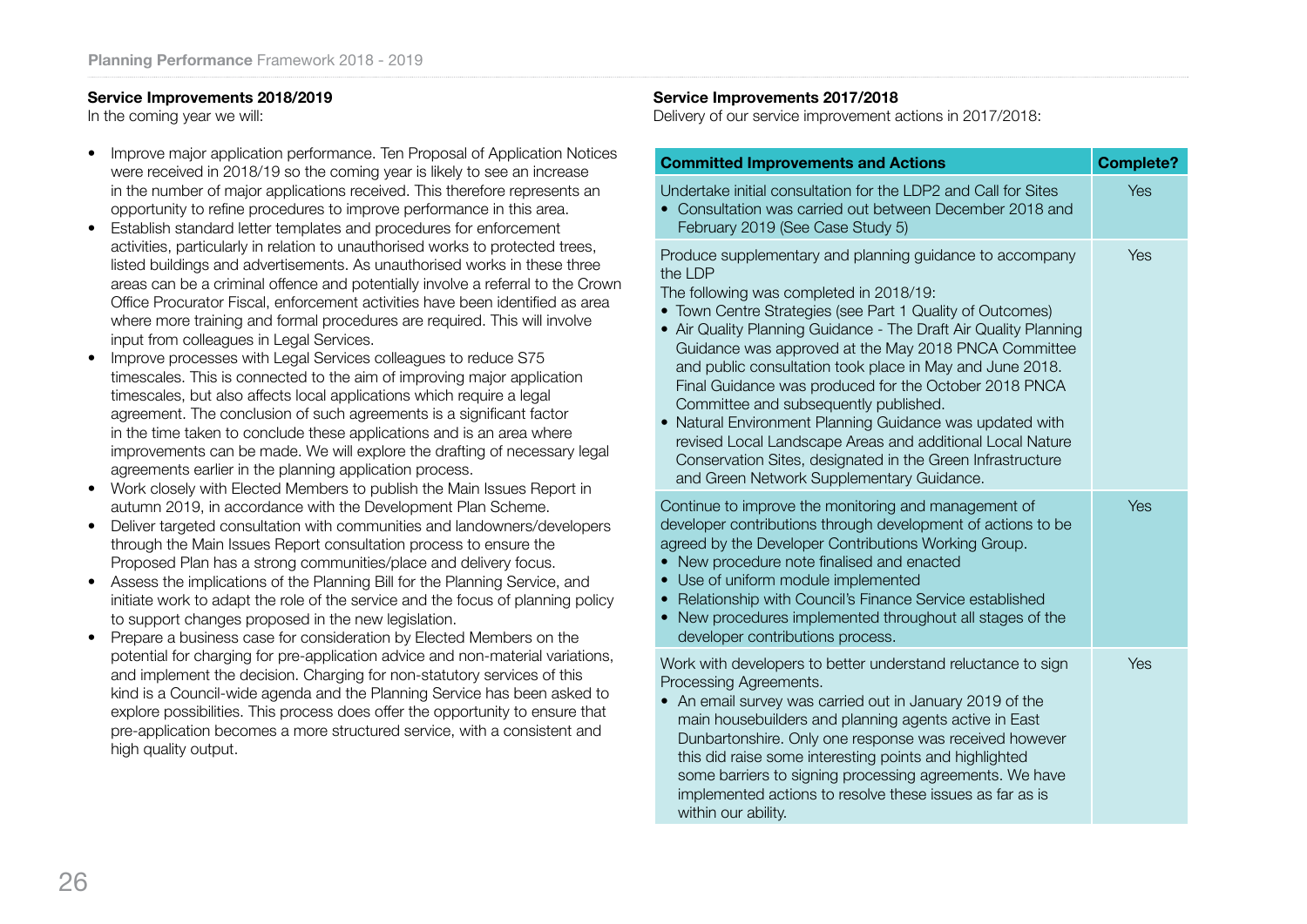# **Part 4** – National Headline Indicators **(NHI)**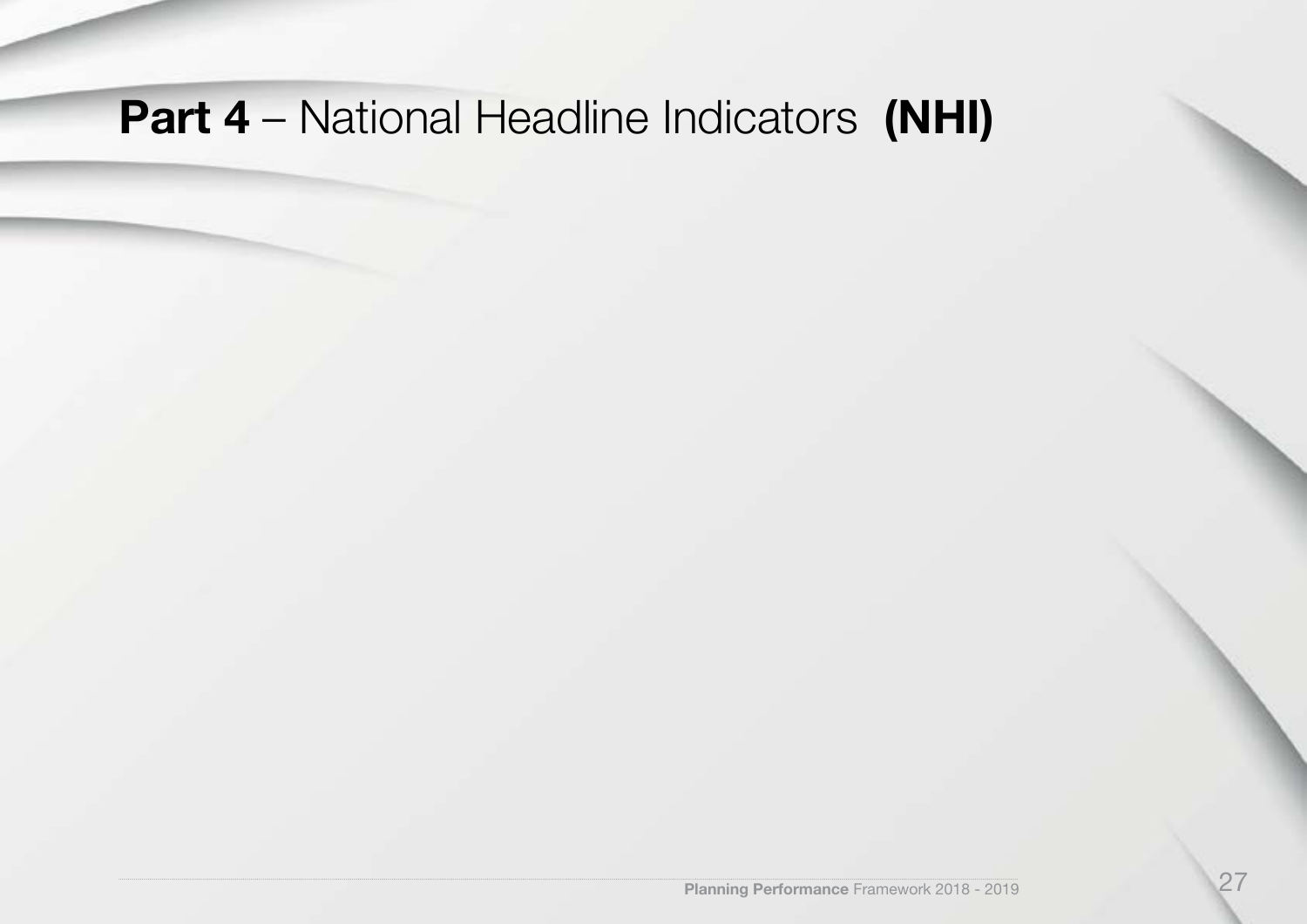#### **A: NHI Key Outcomes – Development Planning**

| <b>Development Planning</b>                                                                                                              | 2018-19                        | 2017-18                        |
|------------------------------------------------------------------------------------------------------------------------------------------|--------------------------------|--------------------------------|
| Local and Strategic Development Planning:                                                                                                |                                |                                |
| Age of local/strategic development plan(s)<br>at end of reporting period                                                                 | $LDP -$<br>2 years 1 month     | $LDP -$<br>1 year 1 month      |
| Requirement: less than 5 years                                                                                                           | $SDP - 2 \text{ years}$        | $SDP - 1$ year                 |
| Will the local/strategic development plan(s) be replaced by their fifth anniversary according to the current development plan<br>scheme? | Yes                            | Yes                            |
| Has the expected date of submission of the plan to Scottish Ministers in the development plan scheme changed over the past<br>year?      | No.                            | <b>No</b>                      |
| Were development plan scheme engagement/consultation commitments met during the year?                                                    | Yes                            | Yes                            |
| Effective Land Supply and Delivery of Outputs <sup>1</sup>                                                                               |                                |                                |
| Established housing land supply                                                                                                          | 2,420 units                    | 2,738 units                    |
| 5-year effective housing land supply programming                                                                                         | 1,787 units                    | 2,298 units                    |
| 5-year effective land supply total capacity                                                                                              | 1,913 units                    | 2,298 units                    |
| 5-year housing supply target <sup>2</sup>                                                                                                | 933 units                      | 933 units                      |
| 5-year effective housing land supply (to one decimal place)                                                                              | 10.3 years                     | 12.3 years                     |
| Housing approvals <sup>3</sup>                                                                                                           | 333 units                      | 275 units                      |
| Housing completions over the last five years                                                                                             | 1,590 units                    | 1,751 units                    |
| Marketable employment land supply                                                                                                        | 33.66 ha<br>(base date 31 Mar) | 36.56 ha<br>(base date 31 Mar) |
| Employment land take-up during reporting year                                                                                            | 1.5 <sub>ha</sub>              | 0.95 ha                        |

1 These figures are based on the Draft 2019 Housing Land Audit.

<sup>2</sup>The calculation for the Housing Supply Target is based on the 2017 Strategic Development Plan and utilises a methodology that is consistent with the other Clydeplan authorities.<br><sup>3</sup>This figure includes all applications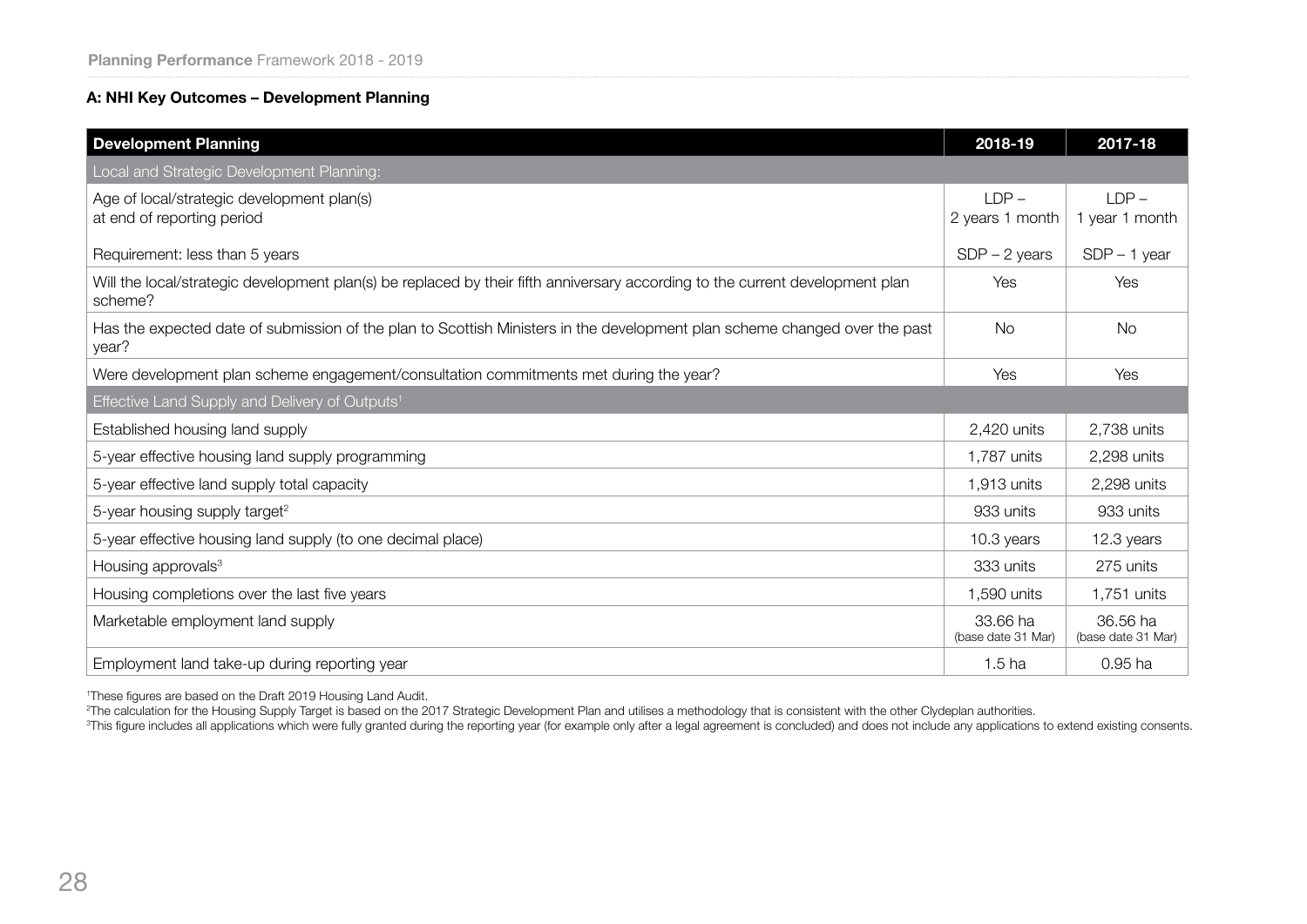#### **B: NHI Key Outcomes – Development Management**

| <b>Development Management:</b>                                                    | 2018-19    | 2017-18    |
|-----------------------------------------------------------------------------------|------------|------------|
| <b>Project Planning</b>                                                           |            |            |
| Percentage and number of applications<br>subject to pre-application advice        | 5% (39)    | 14% (119)  |
| Percentage and number of major<br>applications subject to processing<br>agreement | 0%         | 0%         |
| <b>Decision Making</b>                                                            |            |            |
| Application approval rate                                                         | 94%        | 96.1%      |
| Delegation rate                                                                   | 97.7%      | 96.9%      |
| Validation                                                                        | 46%        | 59%        |
| <b>Decision-making Timescales</b>                                                 |            |            |
| Major Developments                                                                | 58.4 weeks | 39.3 weeks |
| Local developments (non-householder)                                              | 18.5weeks  | 15 weeks   |
| Householder developments                                                          | 7.7 weeks  | 8 weeks    |
| <b>Legacy Cases</b>                                                               |            |            |
| Number cleared during reporting period                                            | 3          | 12         |
| Number remaining                                                                  | 14         | 6          |

### **Decision-making** Timescales

Improving householder developments



**2017-18 8 weeks**

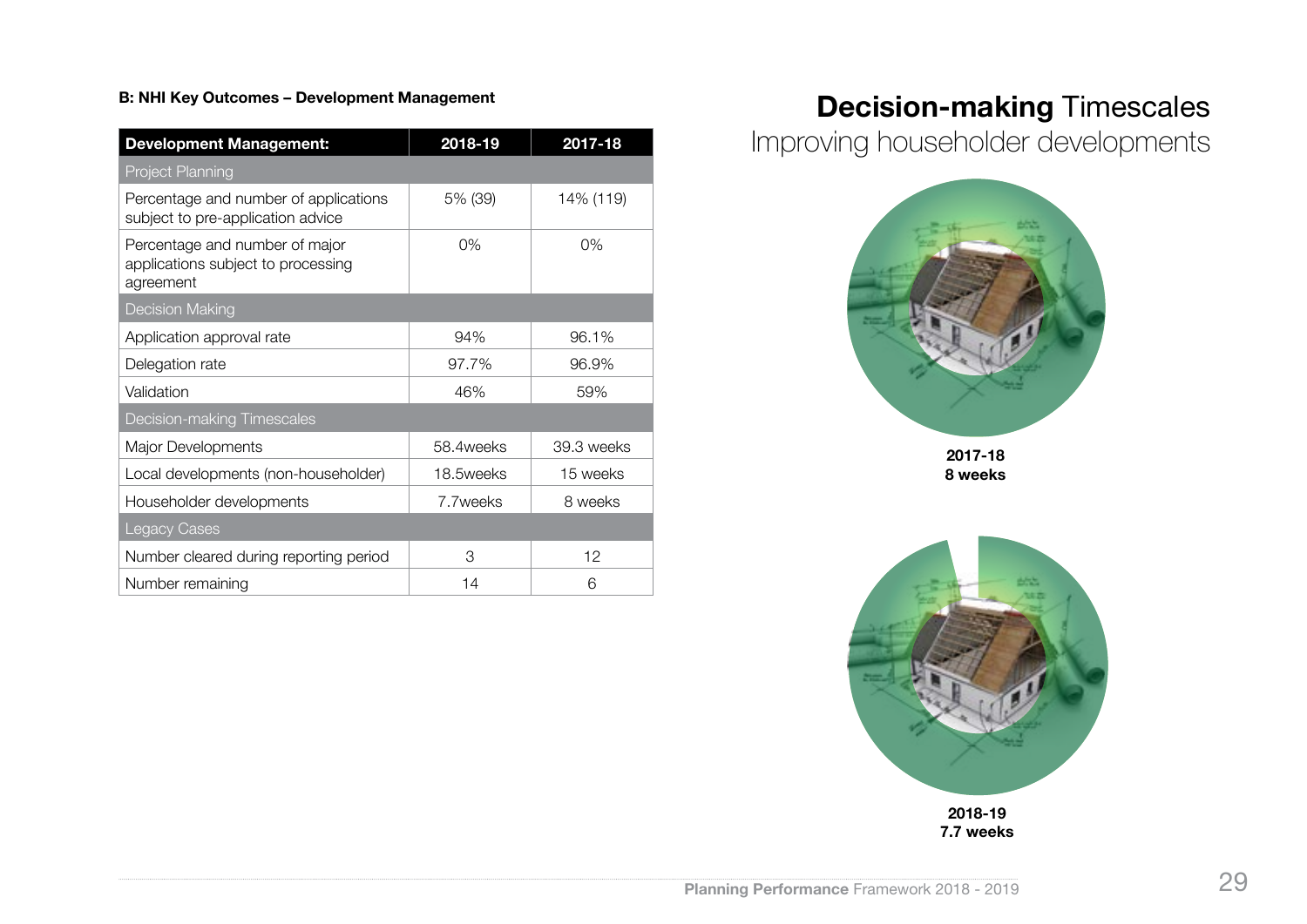#### **C: NHI Key Outcomes – Enforcement Activity**

|                                                                                             | 2018-19       | 2017-18   |
|---------------------------------------------------------------------------------------------|---------------|-----------|
| Time since enforcement charter<br>published/reviewed<br>Requirement: review every two years | 27 months     | 15 months |
| Complaints lodged and investigated                                                          | 138           | 101       |
| Breaches identified -<br>no further action taken                                            | 40            | 45        |
| Cases closed                                                                                | 106           | 141       |
| Notices served                                                                              | $\mathcal{P}$ | З         |
| Direct action                                                                               | ∩             | Ω         |
| Reports to Procurator Fiscal                                                                | ∩             | ( )       |
| Prosecutions                                                                                |               |           |

#### **D: NHI Key Outcomes - Commentary**

Within the Development Applications team we continue to promote the use of Processing Agreements and encourage early engagement with developers. We will facilitate multi-disciplinary meetings prior to application submission and often more than one meeting is required given application complexity and stakeholder input. We have continued to draft Processing Agreements and amend these as and when applications are submitted but remain challenged by getting final Processing Agreements signed by applicants. We had identified this in our PPF 2017-18 as an action and further commentary is provided in Part 3 in this respect. Planners continue to push for Processing Agreements to be submitted with applications. Whilst Processing Agreements are offered, drafted and continue to be modified as applications evolve we continue to be challenged to get them signed. We have received two major applications during the reporting period that have a Processing Agreement but as yet these applications remain undecided.

An increase in timescales is evident across major and local applications for housing. During 2017-18, major applications were determined in 39.3 weeks, this has increased by 19.1 to 58.4 weeks in 2018-19. Likewise, increases are also evident in the determination of local housing applications which have

increased from 30.0 weeks in 2017-18 to 57.7 weeks in 2018-19. Whilst the majors only represent two applications in total they had been subject to lengthy post-committee Section 75 negotiations. These negotiations have resulted in the Planning Service securing a total of £741,448 in financial contributions and the delivery of 42 on-site affordable dwellings across the two sites in terms of developer contributions. Since these applications were presented to our Planning Board a further three and 10 month negotiation period was incurred relating to the respective Section 75 Agreements however these negotiations did secure significant wider gains.

The increase in local housing applications is disappointing given that these represent 30 of our cases. Further interrogation of these figures indicates that this has been skewed by the determination of a legacy case of 396 weeks. Without that case being included in calculations our overall figure would be around 25 weeks for local housing applications which is less than 2017-18. In addition it is also worth noting that, although relatively small in scale these types of applications also necessitate the need for Section 75 Agreements to secure a range of developer contributions and are subject to further delays in that respect. As a team and working with developers and legal services we will look at ways of streamlining the legal agreement drafting.

In 2018-19 we have reduced the time taken to determine householder applications from 7.8 weeks to 7.4 weeks, with 91.3% being done within two months. These types of applications make up 85% of our overall workload and for many homeowners this is their only contact with the Planning Authority so this is a success for the team. Likewise, we have reduced the time taken to determine other consents such as listed building consents and adverts from 8.7 weeks in 2017-18 to 6.6 weeks in this reporting period, a reduction of 2.1 weeks (a 25% reduction in overall time taken) as we continue to 'fast track' such applications where possible and support local businesses.

#### **Enforcement**

The enforcement team's activity has remained constant over the reporting period. There was a vacancy in quarters 3 and 4 which has now been filled. There was an increase in cases lodged and investigated with an increase of over 30% since 2017-18. On the flipside the number of cases closed decreased over this reporting period with greater emphasis being given within this small team to managing new cases. The temporary reduction in resource within this part of the team was in part managed by the allocation of more simple cases to planners during this period which has provided them with more exposure to enforcement issues for a temporary period only.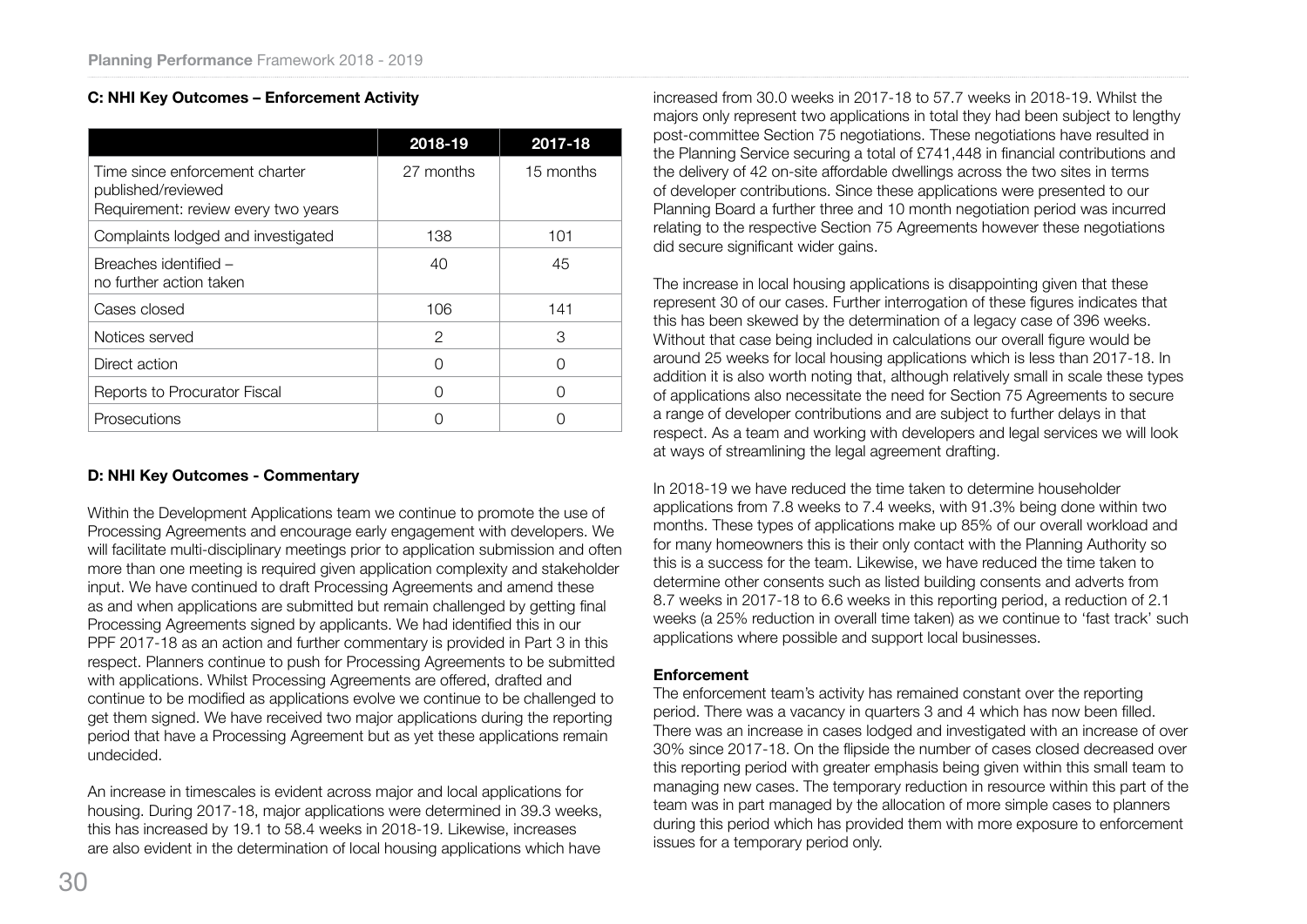## **Part 5** – Scottish Government Official Statistics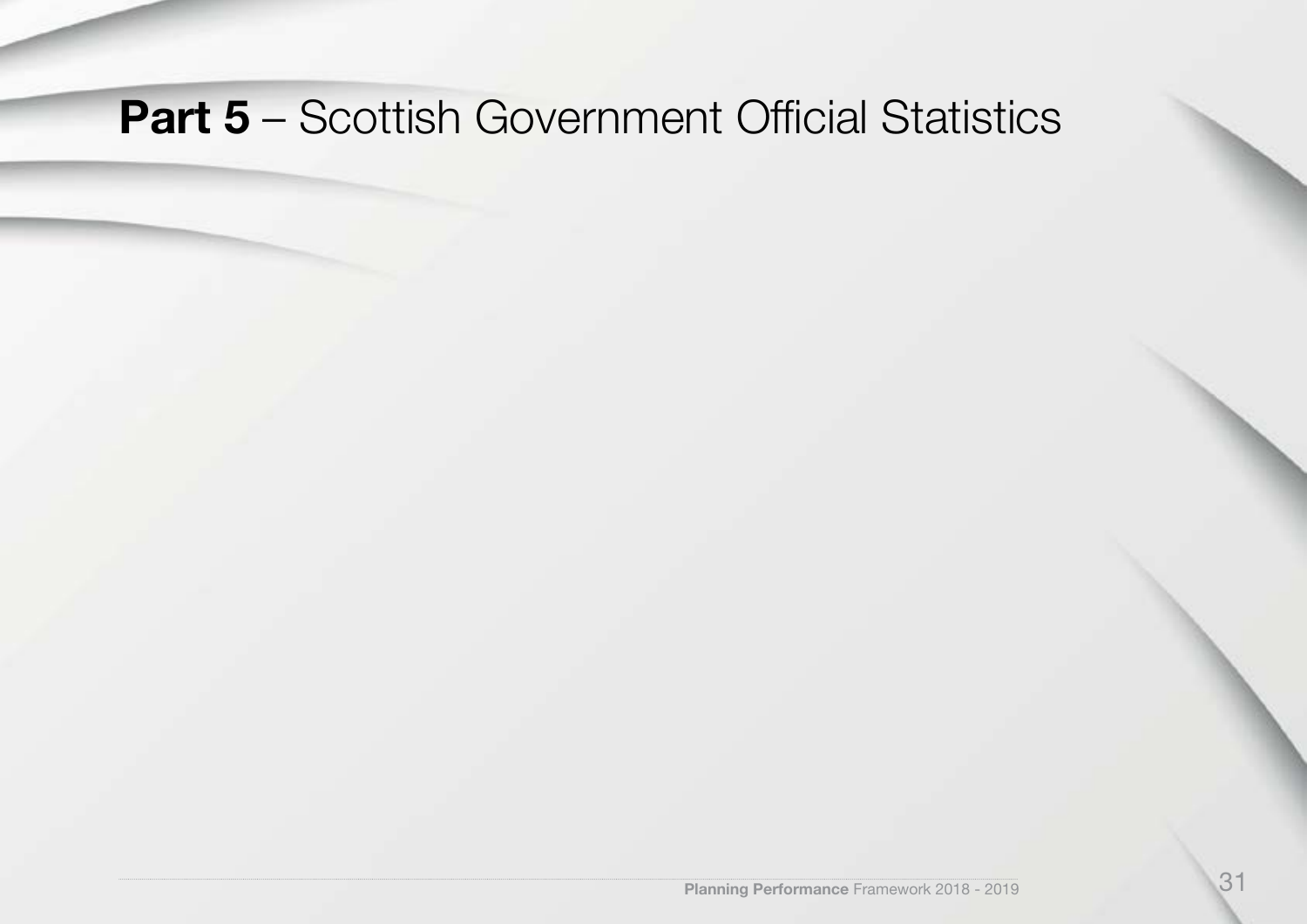#### **A: Decision-making timescales (based on 'all applications' timescales)**

| <b>Timescales</b>                                                                                                      | 2018-19        | 2018-19                               | 2017-18                                    |
|------------------------------------------------------------------------------------------------------------------------|----------------|---------------------------------------|--------------------------------------------|
| <b>Overall</b>                                                                                                         |                |                                       |                                            |
| <b>Major developments</b>                                                                                              |                | 58.4 weeks                            | 39.3 weeks                                 |
| Local developments (non-householder)<br>• Local: less than 2 months<br>• Local: more than 2 months                     | 65.6%<br>34.4% | weeks<br>7.6<br>39.2                  | weeks<br>7.6<br>34.5                       |
| Householder developments<br>• Local: less than 2 months<br>• Local: more than 2 months                                 | 91.3%<br>8.7%  | weeks<br>7.4<br>11.2                  | weeks<br>7.8<br>11.1                       |
| <b>Housing Developments</b>                                                                                            |                |                                       |                                            |
| <b>Major</b><br><b>Local housing developments</b><br>• Local: less than 2 months<br>• Local: more than 2 months        | 63.3%<br>36.7% | weeks<br>58.4<br>weeks<br>8.2<br>57.7 | weeks<br>39.3<br>weeks<br>8.1<br>30.0      |
| <b>Business and Industry</b>                                                                                           |                |                                       |                                            |
| <b>Major</b><br>Local business and industry developments<br>• Local: less than 2 months<br>• Local: more than 2 months | 50%<br>50%     | weeks<br>N/A<br>weeks<br>6.9<br>18.3  | weeks<br><b>NA</b><br>weeks<br>7.3<br>11.4 |
| <b>EIA Developments</b>                                                                                                |                | weeks                                 | $\mathbf 0$                                |
| <b>Other Consents</b><br>• As listed in the guidance (right)                                                           |                | 6.6 weeks                             | 8.7 weeks                                  |
| <b>Planning/legal agreements</b><br>Major: average time<br>Local: average time                                         |                | 58.4weeks<br>86.7weeks                | 39.6 weeks<br><b>36.9 week</b>             |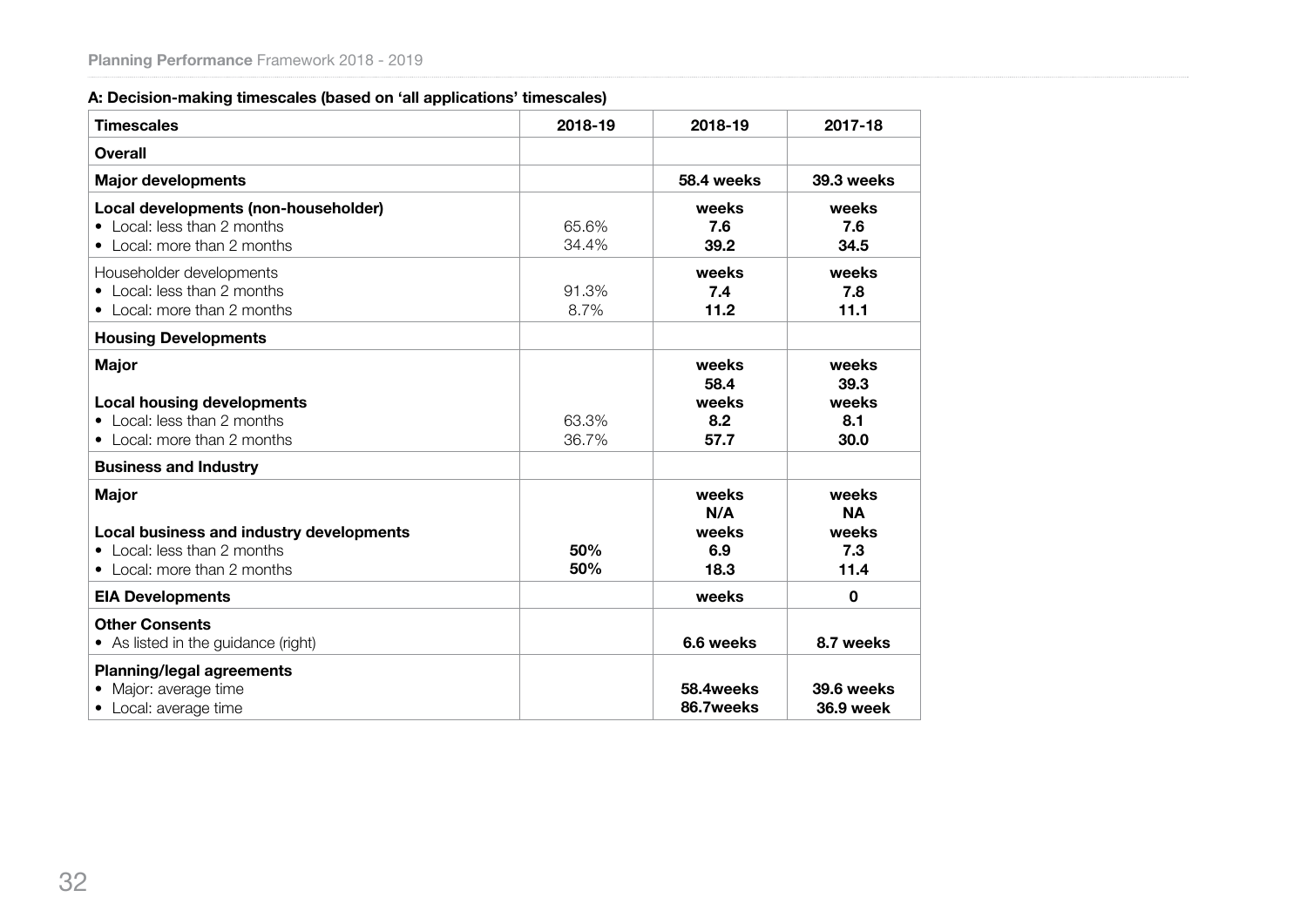#### **B: Decision-making: local reviews and appeals**

|                                      | Total number |         | <b>Original decision upheld</b> |           |               |
|--------------------------------------|--------------|---------|---------------------------------|-----------|---------------|
|                                      | of decisions | 2018-19 |                                 | 2017-2018 |               |
| Type                                 | No.          | No.     | $\frac{9}{6}$                   | No.       | $\frac{0}{0}$ |
| <b>Local reviews</b>                 | 4            | 3       | 75                              | 5         | 45.5%         |
| <b>Appeals to Scottish Ministers</b> | 3            | 3       | 67%                             | 6         | 67%           |

#### **C: Context**

The team has continued to be subject to staff vacancies in the latter part of the reporting period with two planner vacancies arising from the end of quarter 3 seeing a temporary reduction of 20% in resource. Temporary secondments have also seen a reduction in more experienced team members taking on other roles that do not involve managing a case load. In addition a temporary vacancy has arisen in our validation team at the beginning of quarter 4 which has seen an increase in days to validate and register planning applications. In addition, our enforcement team also had a vacancy through quarter 3 and 4 which resulted in some investigations being dealt with by the planners.

Notwithstanding these ongoing issues, there have been some success stories in terms of performance at householder and other consents. This represent more than 90% of our workload and for many is their only contact with the Planning Authority so to be able to deliver these applications faster is a key achievement for the team. We continue to look across the team for inspiration and better practice to improve how we deliver our services. As a team we have a broad range of experience and have enabled less experienced members of team to take on major applications which they have done confidently.

#### Appeals

During the reporting period there have only been three appeals submitted to the DPEA following decisions made by the Planning Authority. The number of appeals being upheld remained at 67% the same as 2017-18. Two of the appeals resulted from decisions made by the Planning Board, contrary to officer recommendations, with one of those being dismissed by the DPEA. Whilst this was a householder application the key issues related to design and Conservation Area location and demonstrates Councillor confidence to

**Local Reviews - Original Decision Upheld** 2017 - 2018



2018 - 2019

challenge officer recommendations and more subjective issues such as design. There has also been a greater percentage of reviews decided whereby the original decision has been upheld, increasing from 45.5% in 2017-18 to 75% to 2018-19, almost a 30% improvement. This ongoing improvement may be down to one officer taking on the role of advisor to the LRB, providing a more consistent approach and advice. Further training was provided to the LRB members during the reporting period whereby the Team Leader, planner and representatives from Legal Services provided 'refresher' training on the role of the LRB and factors for determination.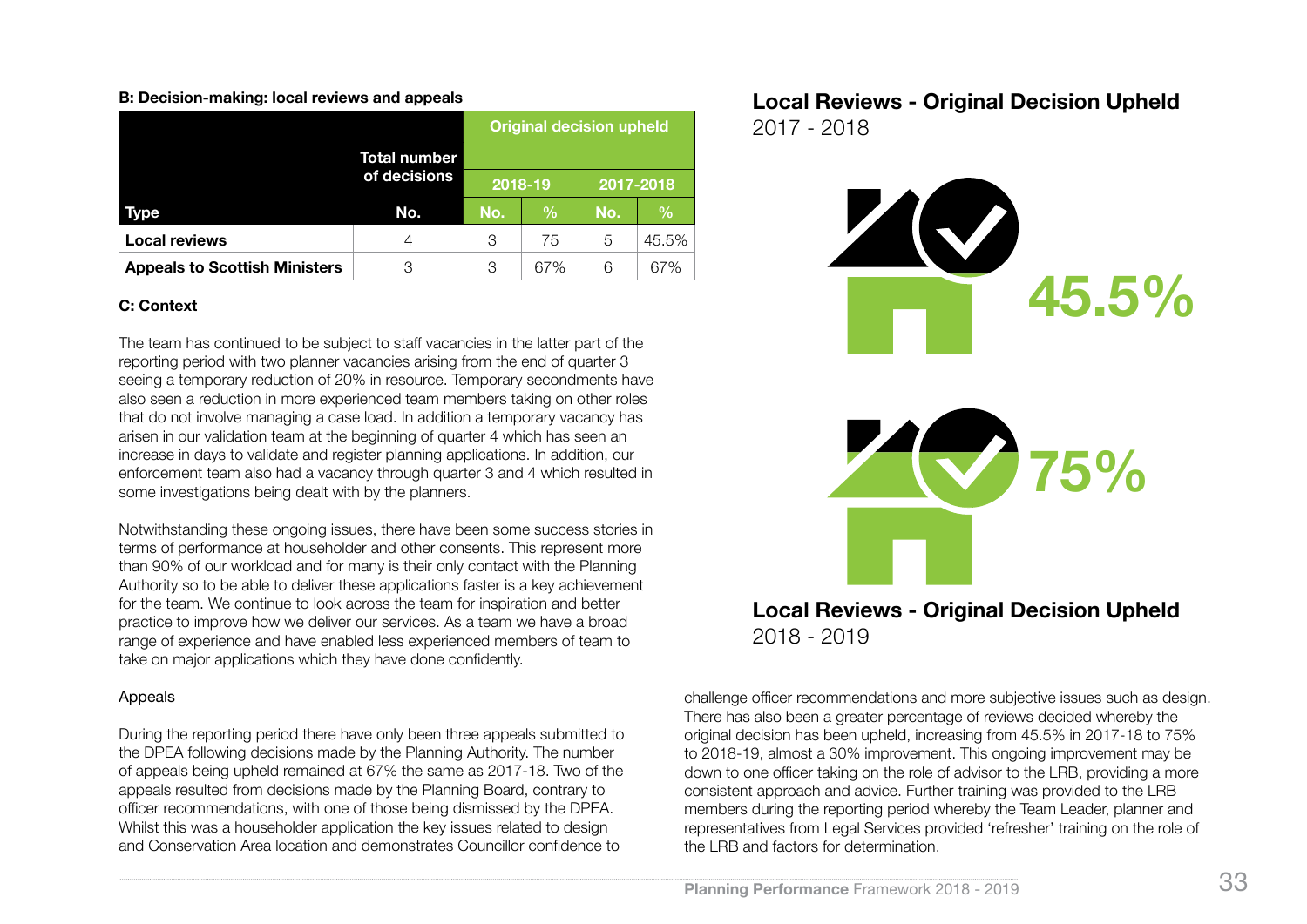**Planning Performance** Framework 2018 - 2019

## **Part 6** – Workforce Information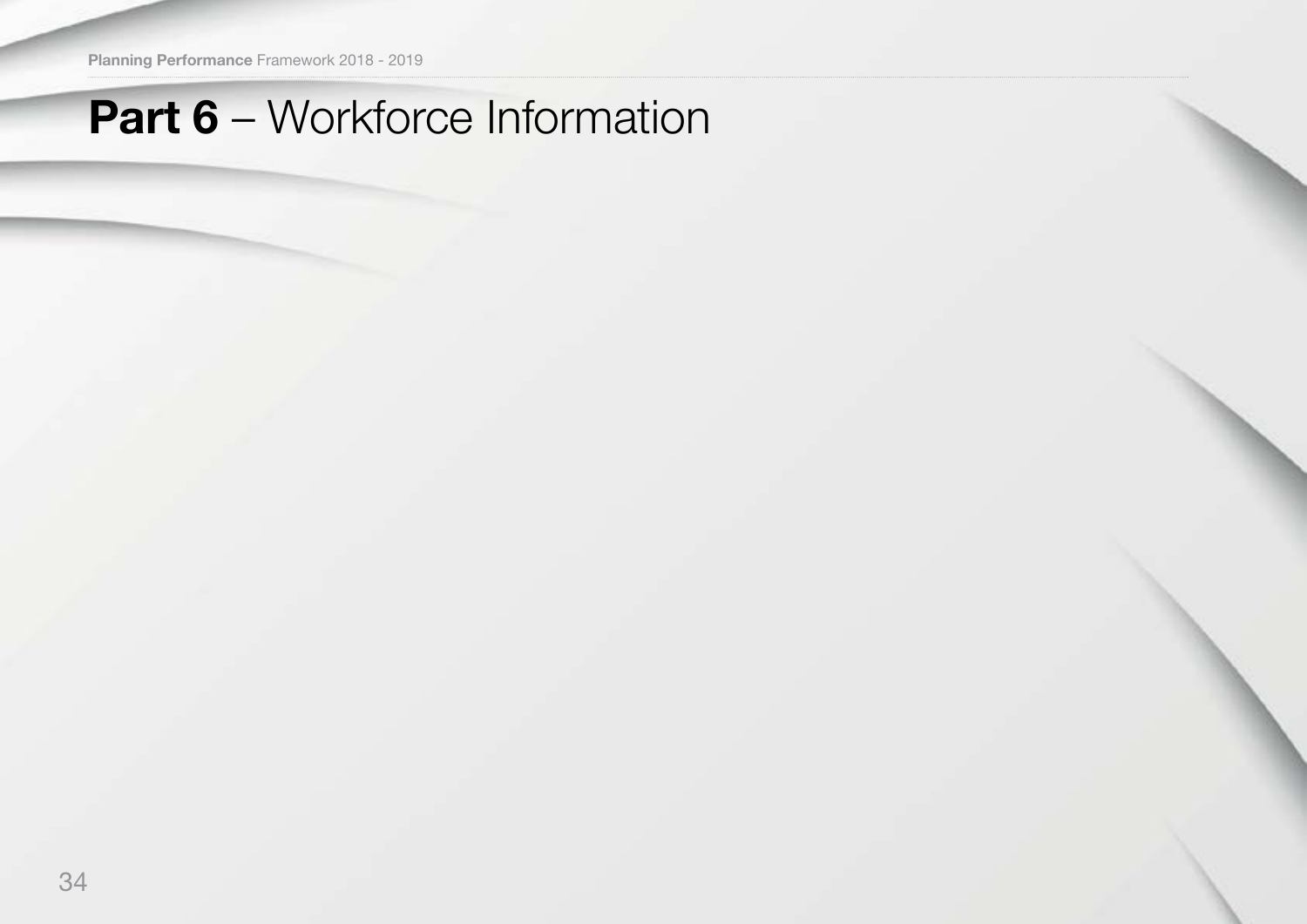#### **Part 6: Workforce Information**

|                                              | Tier 1<br><b>Chief</b><br><b>Executive</b> | Tier 2<br><b>Director</b> | Tier 3<br><b>Head of</b><br><b>Service</b> | Tier 4<br><b>Manager</b> |
|----------------------------------------------|--------------------------------------------|---------------------------|--------------------------------------------|--------------------------|
| Head of<br><b>Planning</b><br><b>Service</b> |                                            |                           | (Most senior<br>planner)                   |                          |

| Staff Age Profile | <b>Headcount</b> |
|-------------------|------------------|
| Under 30          |                  |
| 30-39             | 9                |
| 40-49             | 3                |
| 50 and over       | 3                |



#### **Staff Structure**

### **Executive Officer – Land Planning and Development**

Strategic management of all planning and related functions.

#### **Development Applications Manager**

Management of both development management planning, enforcement and building standards functions.

#### **Team Leader – Development Applications**

Supervision of development management functions including reviewing and approving all reports of handling, preparation of committee papers etc. Also responsible for management of enforcement function.

#### **Development Applications Planner**

Involved in all aspects of development management working including planning applications, appeals, listed building consents, advertisement consents etc.

#### **Land Planning Policy Team Leader**

Supervision of the LDP preparation process.

#### **Policy Planner**

Involved in preparation of Local Development Plans and associated guidance.

#### **Enforcement Officer**

All aspects of planning enforcement including serving notices, direct action and Procurator Fiscal referrals.

#### **Validation Assistant**

Involved in all aspects of registering new planning applications and enquiries including scanning paper plans, neighbour notification and creating digital records.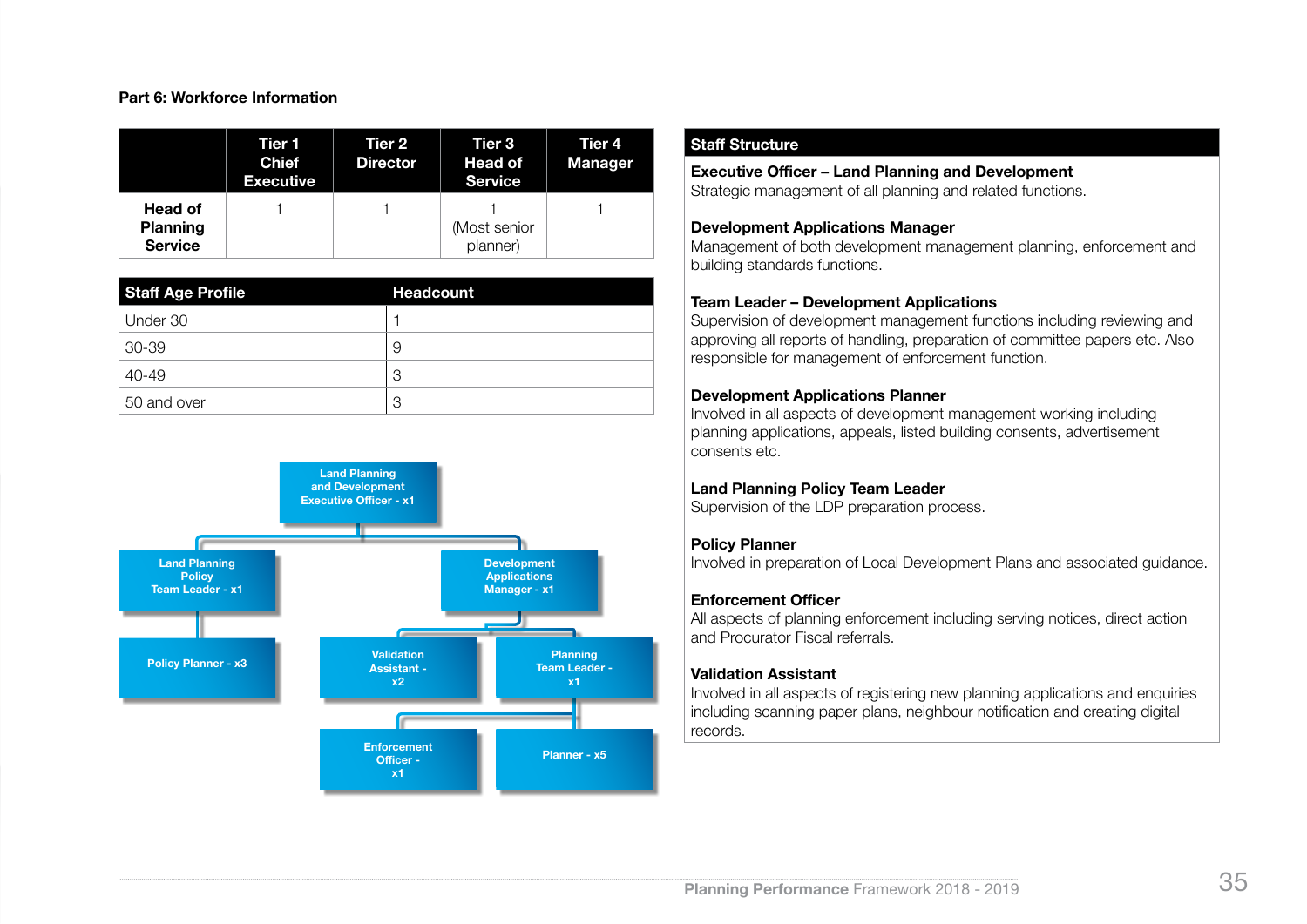**Planning Performance** Framework 2018 - 2019

## **Part 7** – Planning Committee Information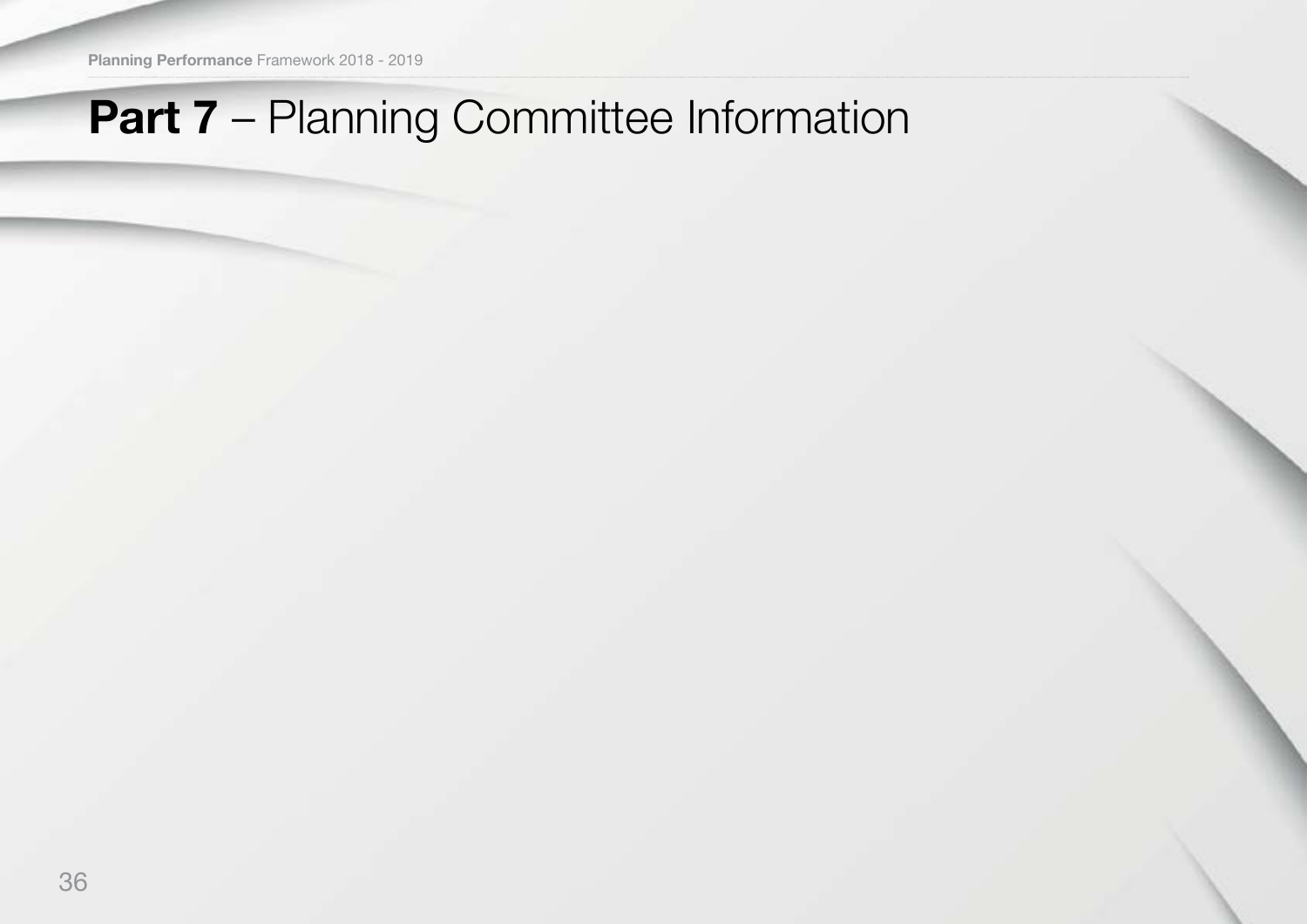| <b>Committees &amp; Site Visits</b> | Number per year |
|-------------------------------------|-----------------|
| Full council meetings               | 10              |
| Planning committees                 | 8               |
| Area committees                     | n/a             |
| Committee site visits               | 8               |
| Local Review Body                   |                 |
| LRB site visits                     |                 |